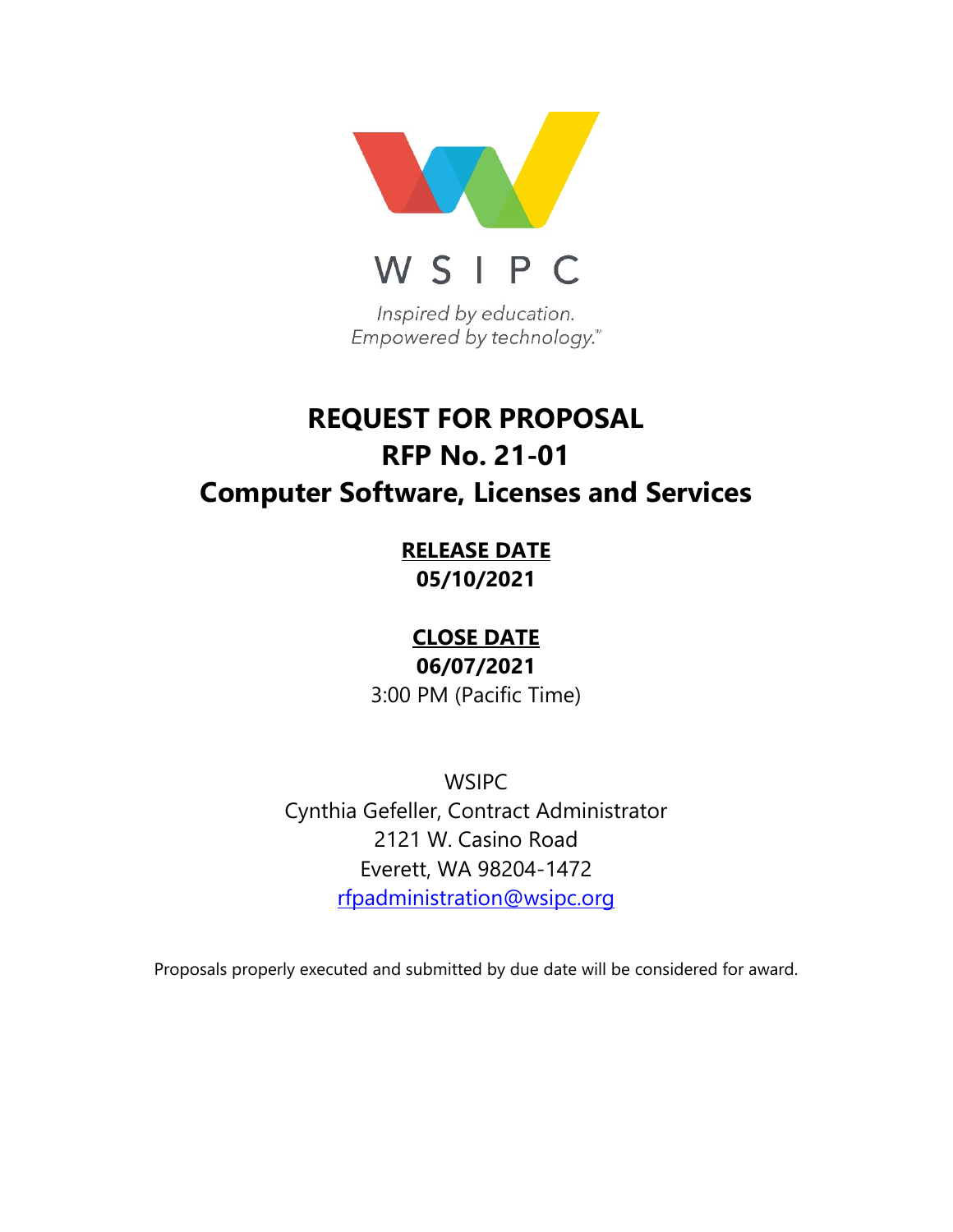| <b>CONTENTS</b> |  |
|-----------------|--|
|-----------------|--|

<span id="page-1-0"></span>

| 1.1  |        |  |  |
|------|--------|--|--|
| 1.2  |        |  |  |
| 1.3  |        |  |  |
| 1.4  |        |  |  |
| 1.5  |        |  |  |
|      |        |  |  |
| 2.1  |        |  |  |
| 2.2  |        |  |  |
| 2.3  |        |  |  |
| 2.4  |        |  |  |
| 2.5  |        |  |  |
| 2.6  |        |  |  |
| 2.7  |        |  |  |
| 2.8  |        |  |  |
| 2.9  |        |  |  |
| 2.10 |        |  |  |
|      | 2.10.1 |  |  |
| 2.11 |        |  |  |
| 2.12 |        |  |  |
| 2.13 |        |  |  |
| 2.14 |        |  |  |
| 2.15 |        |  |  |
| 2.16 |        |  |  |
| 2.17 |        |  |  |
| 2.18 |        |  |  |
|      |        |  |  |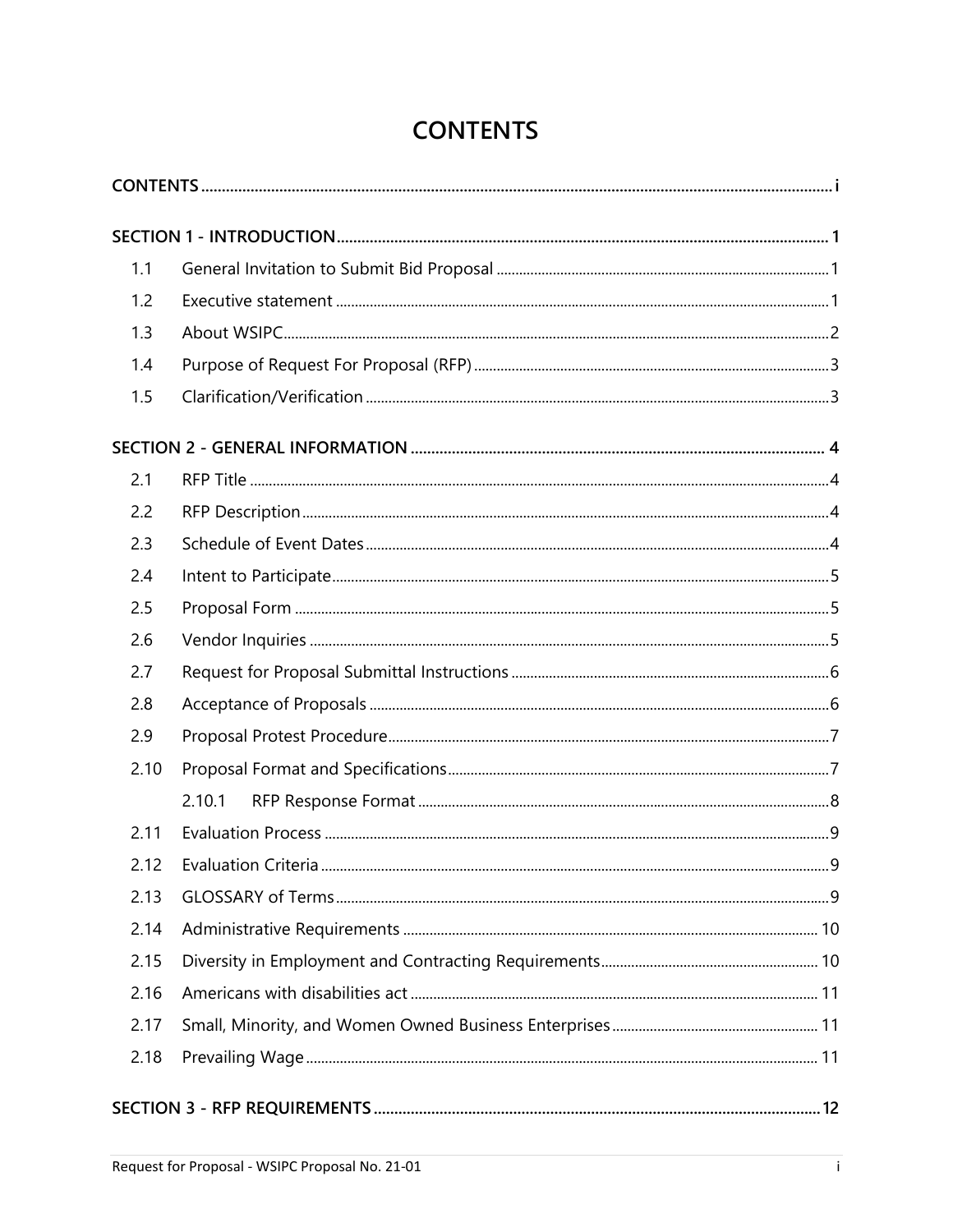| 3.1 |        |  |  |
|-----|--------|--|--|
| 3.2 |        |  |  |
| 3.3 |        |  |  |
|     | 3.3.1  |  |  |
|     | 3.3.2  |  |  |
|     | 3.3.3  |  |  |
|     | 3.3.4  |  |  |
|     | 3.3.5  |  |  |
|     | 3.3.6  |  |  |
|     | 3.3.7  |  |  |
|     | 3.3.8  |  |  |
|     | 3.3.9  |  |  |
|     | 3.3.10 |  |  |
|     | 3.3.11 |  |  |
|     | 3.3.12 |  |  |
|     | 3.3.13 |  |  |
|     | 3.3.14 |  |  |
|     | 3.3.15 |  |  |
|     | 3.3.16 |  |  |
| 3.4 |        |  |  |
|     | 3.4.1  |  |  |
| 3.5 |        |  |  |
|     |        |  |  |
|     |        |  |  |
|     |        |  |  |
|     |        |  |  |
|     |        |  |  |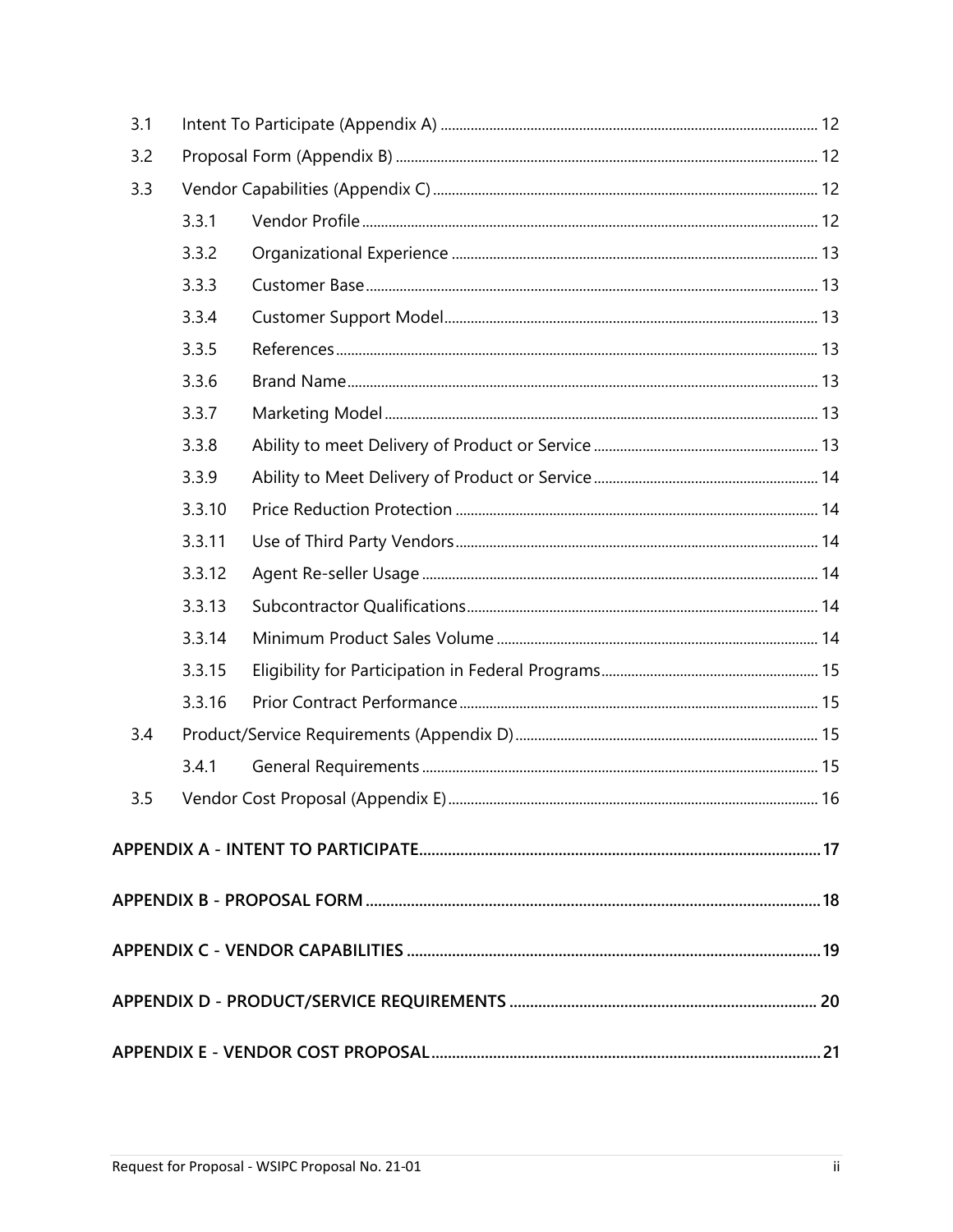| ATTACHMENT A (For Reference) - CONTRACT FOR THE PURCHASE OF GOODS AND  |  |
|------------------------------------------------------------------------|--|
|                                                                        |  |
|                                                                        |  |
| ATTACHMENT R (For Poforonco) - STANDARD TERMS AND CONDITIONS OF MISIRC |  |

| ATTACHIVIENT B (FOI REIEIEIICE) - STANDARD TERIVIS AND CONDITIONS OF WSIPC. |  |
|-----------------------------------------------------------------------------|--|
|                                                                             |  |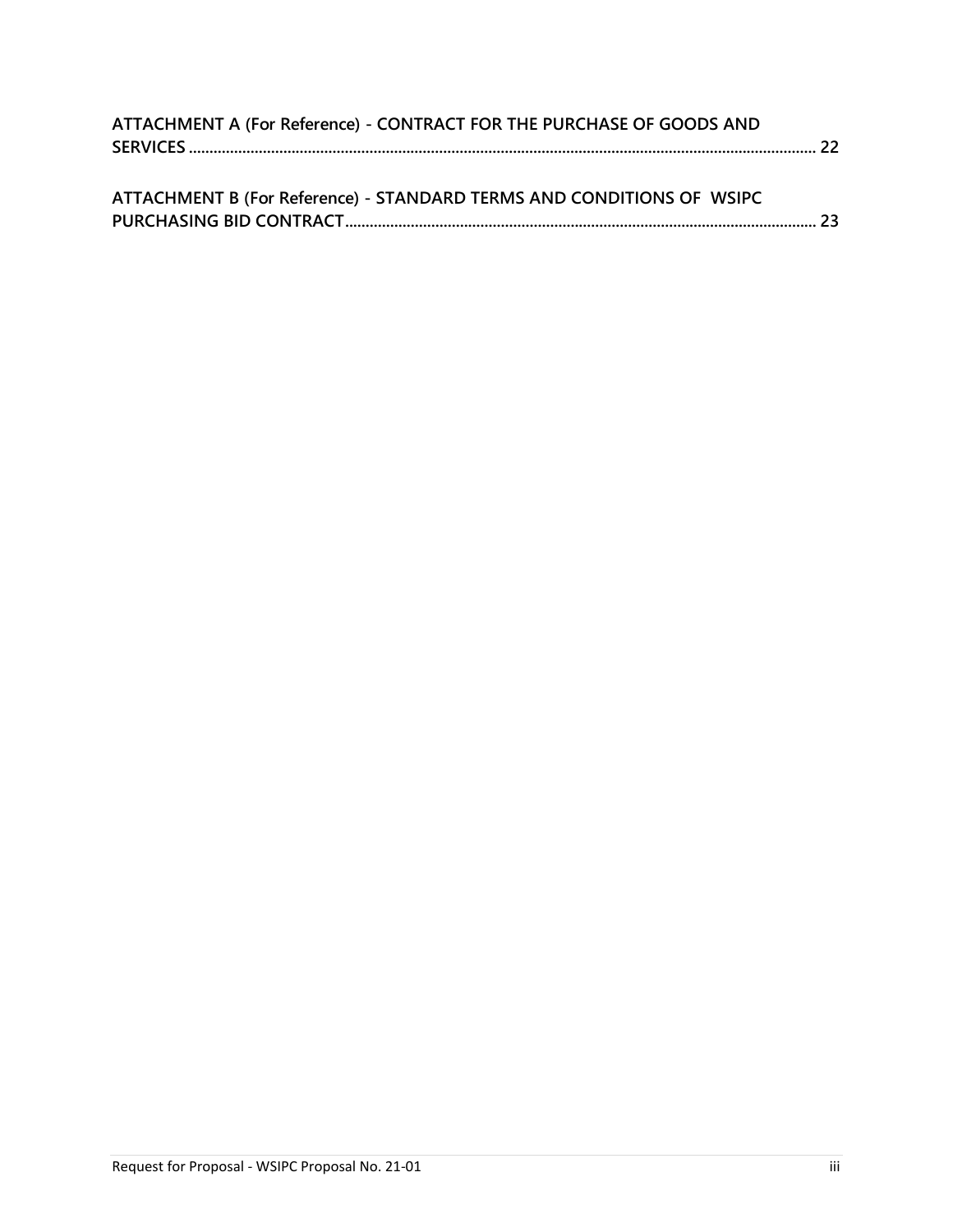## **SECTION 1 - INTRODUCTION**

## <span id="page-4-1"></span><span id="page-4-0"></span>**1.1 GENERAL INVITATION TO SUBMIT BID PROPOSAL**

Washington Schools Information Processing Cooperative (WSIPC) is requesting proposals from qualified Vendors for solutions that address the software and technology needs of educational and public agencies outlined in this proposal. This includes educational and public entities within the USA. Vendors who believe their solution meets the enclosed requirements, specifications and timelines are invited to submit a proposal as specified herein.

**RFP Title:** Computer Software, Licenses and Services

**RFP Description:** WSIPC is releasing RFP 21-01 and is requesting proposals from qualified vendors with the intent to enter into a contract for computer software, licenses and services. Vendors who offer these solutions either individually or in a combination are qualified to respond to this solicitation. This includes educational and public entities within the USA. Vendors who believe their solution meets the enclosed requirements, specifications and timelines are invited to submit a proposal as specified herein.

The following categories are adequately handled by other contracts and are therefore excluded from this RFP:

- Microsoft Products
	- o Microsoft Education Select
	- o Microsoft School Agreement
	- o Microsoft EES (Education Enrollment Solutions)
	- o Microsoft Azure
	- o Microsoft O365
	- o Microsoft "Other" Education Licensing Programs
- Skyward, Inc. Products
	- o SIS, ERP, Grading and Special Education software solutions
- Public Consulting Group, Inc. ("PCG") Products
	- o Special Education software solutions

## <span id="page-4-2"></span>**1.2 EXECUTIVE STATEMENT**

WSIPC's business philosophy, which is also the cornerstone of our mission, is to provide a comprehensive, relevant and fiscally responsible selection of technology services so educational entities can focus on their educational mission. We work hard to stay true to the roots of our mission by serving the Cooperative spirit on which this organization was founded back in 1967. For this reason, we collaborate with strategic partners to provide the greatest benefit to our Cooperative members.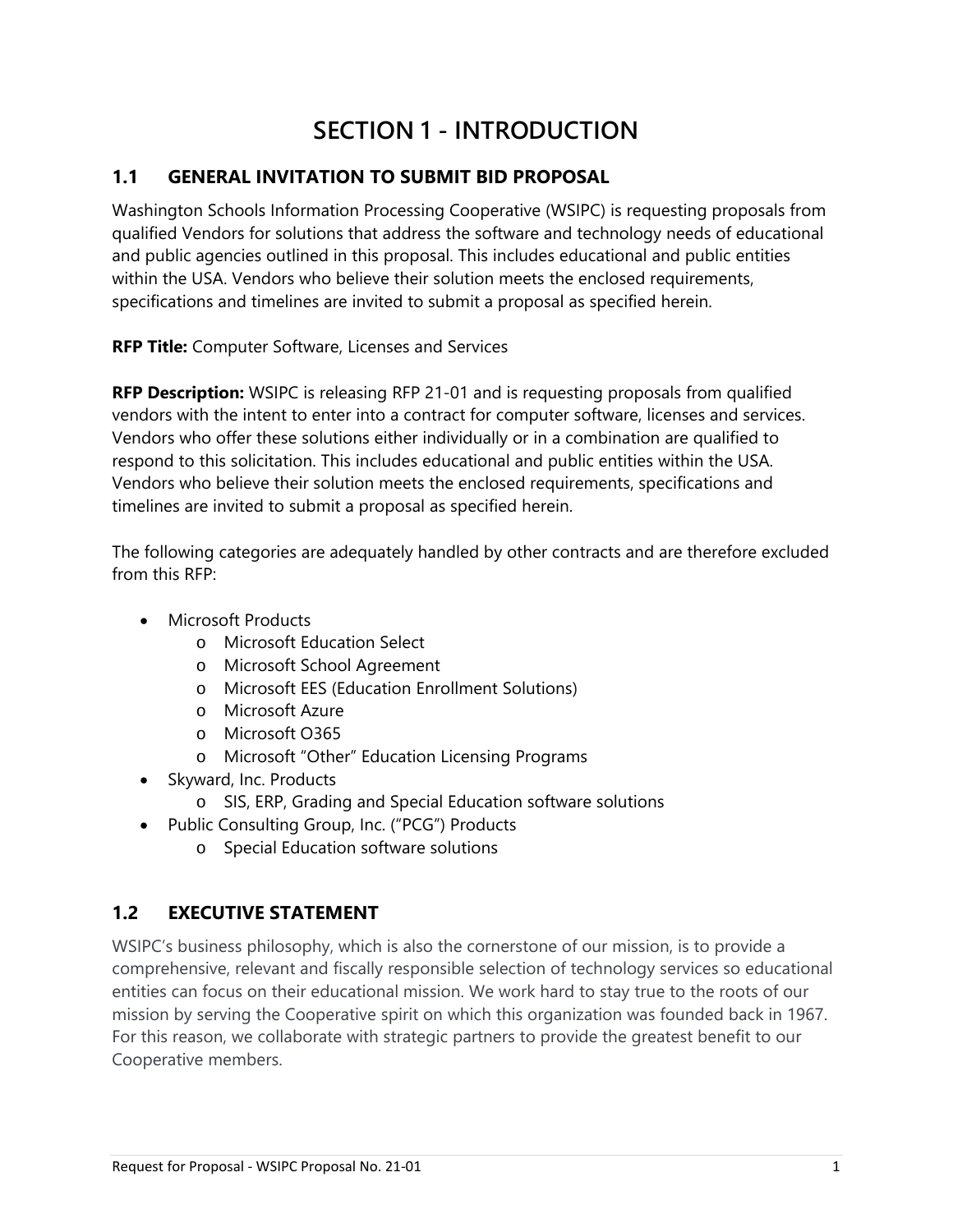The goal of the WSIPC Purchasing Program is to connect education and public agencies to a network of competitively bid Vendor partners that offer diverse and varied technology solutions at reasonable costs using the leveraging power of the WSIPC Cooperative.

Each Vendor who becomes a part of the WSIPC Purchasing Program has been awarded a bid contract through an official RFP process in compliance with Washington State Procurement RCWs.

WSIPC reserves the right to grant multiple awards to satisfy the diverse needs of education and public entity communities.

## <span id="page-5-0"></span>**1.3 ABOUT WSIPC**

In 1967, ten school districts united to share software, hardware, and centralized technology support costs. The result of this collaboration created the WSIPC Cooperative–a unique nonprofit public agency.

Our mission is to provide a comprehensive, relevant, and fiscally responsible variety of technology services that empower the K-12 community so they can focus on their educational mission. WSIPC's innovative business structure directly benefits our members. We negotiate pricing to provide the highest quality and most relevant technology and technology services at the lowest possible price. We advocate for our members by conquering issues, creating solutions, and absorbing costs to lessen the resource and financial burden on schools. WSIPC's technology offerings have expanded into educational technology, cloud-based services, district hardware hosting, storage, network services, web development, and advising districts on technology-related initiatives. The mainstay of our services is the software and storage solutions for Student and Business data management systems.

WSIPC continues to expand, providing benefits and collaborating with Educational Service Districts (ESD), 300+ school districts, and over a million students in over 1500 schools.  We believe that collaboration and partnerships are vital for the Cooperative's continued growth and progress; they are the cornerstones where knowledge and experience meet necessity and enthusiasm.

The vision, mission and core values statements of our organization are as follows:

**Vision:** "Fixed in our purpose to be the exception in service."

**Mission:** "Provide a comprehensive, relevant and fiscally responsible suite of technology services so our partners may focus on their educational mission."

#### **Core Values:**

 **We are a team –** We care about the growth and development of our people and the Cooperative.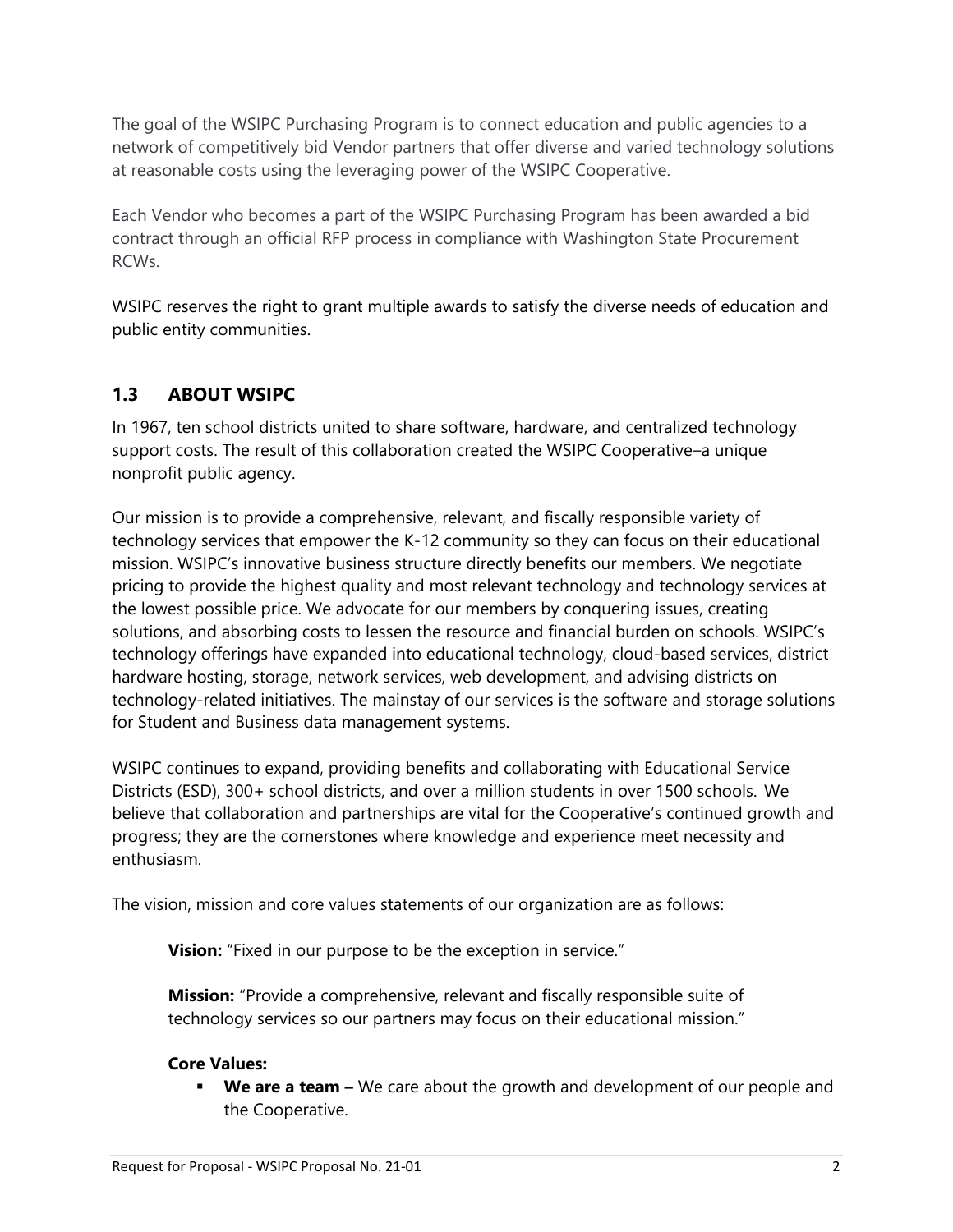- **We pursue excellence –** We are continuously learning, and striving to improve our skills, services and culture.
- **We are passionate and creative –** We are inspired by our Cooperative members to innovate and develop solutions that best fit their needs.
- **We are accountable and supportive –** We take responsibility for our decisions and collaborate to ensure the best outcomes.
- **We communicate honestly –** We work in a transparent, open, and trust-based environment.
- **We have serious fun –** We take the time to enjoy ourselves, because hard work and innovation are fueled by a good work-life balance and a lot of personality.
- **We serve our community and we** *are* **our community –** We are part of the community we serve and we are invested in its success.

For more information about WSIPC, visit [www.wsipc.org.](http://www.wsipc.org/)

## <span id="page-6-0"></span>**1.4 PURPOSE OF REQUEST FOR PROPOSAL (RFP)**

- To obtain detailed written proposals from Vendors regarding their experience and capabilities in successfully delivering products and/or services as described in this RFP.
- To obtain a written pricing proposal for products and/or services to be provided.
- To gather information in a standard format that will enable WSIPC to compare and evaluate Vendors and award a contract based on the selection criteria specified herein.

## <span id="page-6-1"></span>**1.5 CLARIFICATION/VERIFICATION**

In evaluating the merits of a submitted proposal, WSIPC reserves the right, with reasonable notice, to interview, examine and make inquiries of any Vendor after the RFP Due Date for purposes of clarifying or verifying any portion of the proposal submitted. If any Vendor answers are found to be false, WSIPC reserves the right to remove the Vendor from the bidding process.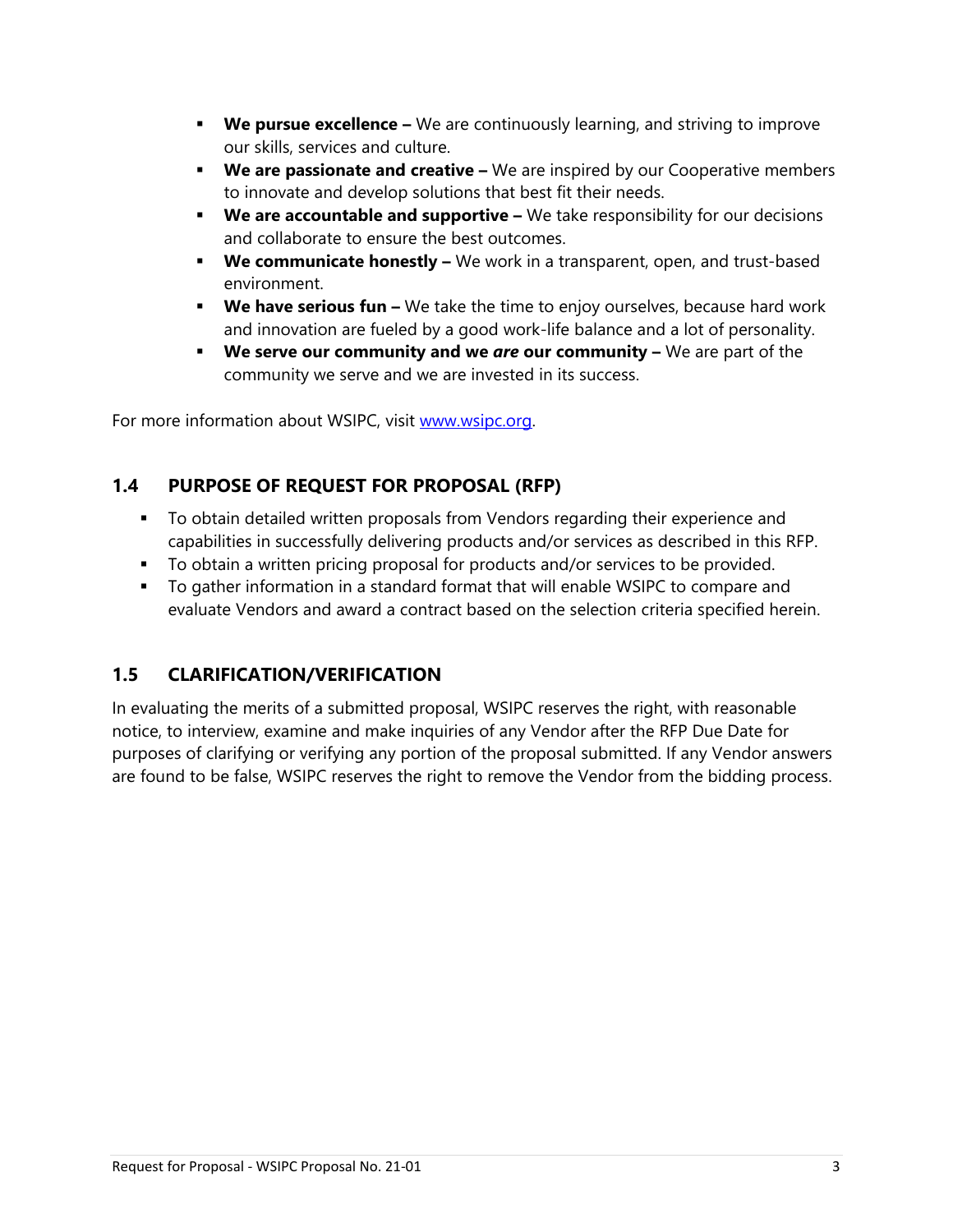## **SECTION 2 - GENERAL INFORMATION**

## <span id="page-7-1"></span><span id="page-7-0"></span>**2.1 RFP TITLE**

Computer software, licenses and services.

## <span id="page-7-2"></span>**2.2 RFP DESCRIPTION**

WSIPC is releasing RFP 21-01 and is requesting proposals from qualified vendors with the intent to enter into a contract for computer software, licenses and services. Vendors who offer these solutions either individually or in a combination are qualified to respond to this solicitation. This includes educational and public entities within the USA. Vendors who believe their solution meets the enclosed requirements, specifications and timelines are invited to submit a proposal as specified herein.

The following categories are adequately handled by other contracts and are therefore excluded from this RFP:

- Microsoft Products
	- o Microsoft Education Select
	- o Microsoft School Agreement
	- o Microsoft EES (Education Enrollment Solutions)
	- o Microsoft Azure
	- o Microsoft O365
	- o Microsoft "Other" Education Licensing Programs
- Skyward, Inc. Products
	- o SIS, ERP, Grading and Special Education software solutions
- Public Consulting Group, Inc. ("PCG") Products
	- o Special Education software solutions

## <span id="page-7-3"></span>**2.3 SCHEDULE OF EVENT DATES**

| Event                                                 | <b>Date</b>      |
|-------------------------------------------------------|------------------|
| Release of RFP                                        | 05/10/2021       |
| Intent to Participate Form Due                        | 05/21/2021       |
| Vendor Inquiries Due                                  | 05/31/2021       |
| Proposal Due Date and Opening (3:00 PM, Pacific Time) | 06/07/2021       |
| Intent to Award Contract                              | 06/30/2021       |
| <b>Contract Negotiations</b>                          | 06/30-07/13/2021 |
| <b>Contract Awarded</b>                               | 07/14/2021       |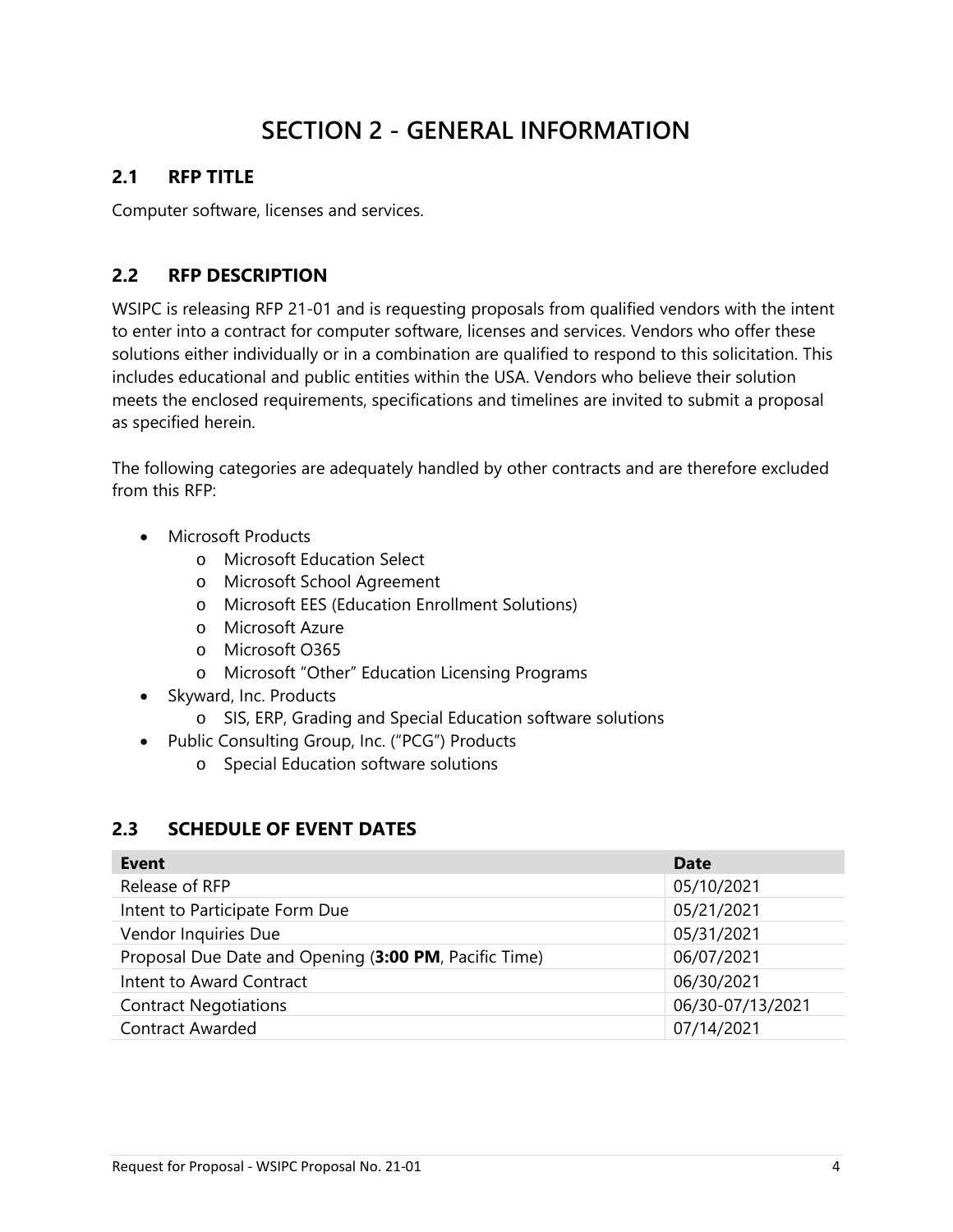| <b>Note</b> | WSIPC reserves the right to revise the above schedule. Any changes will be |
|-------------|----------------------------------------------------------------------------|
|             | made through the issuance of a written addendum to interested parties and  |
|             | posted on the WSIPC website at https://www.wsipc.org/purchasing.           |

## <span id="page-8-0"></span>**2.4 INTENT TO PARTICIPATE**

All Vendors who intend to submit a proposal are asked to complete the **Intent to Participate Form (Appendix A)**. This form should be emailed to **rfpadministration@wsipc.org** and received by end of day on **05/21/2021**. A copy of this form should also be submitted with your completed RFP proposal.

## <span id="page-8-1"></span>**2.5 PROPOSAL FORM**

All Vendors who intend to submit a proposal are asked to complete the **Proposal Form (Appendix B)**. This form should be submitted with your completed RFP proposal.

## <span id="page-8-2"></span>**2.6 VENDOR INQUIRIES**

Each Vendor is asked to designate one person to be the administrative contact and representative (Proposer) of the Vendor during the proposal process. WSIPC will deal only with the designated representative (Proposer) and will not reply to communications from any other representatives of the Vendor.

Inquiries regarding this RFP must be submitted, via email, by end of day on **05/31/2021**.

Send inquiries to: [rfpadministration@wsipc.org](mailto:rfpadministration@wsipc.org) Attention: Cynthia Gefeller; Contract Administrator

Addendums will be written in response to questions, changes to requirements and/or noted corrections and will be issued, in writing, via email. The Addendums will also be published to the WSIPC website at [WSIPC Purchasing Program](https://www.wsipc.org/purchasing) for the specific RFP. All inquiries submitted will be answered in a timely fashion.

Interpretations or corrections of, or changes to, the proposal documents made in any other manner will not be binding, and Proposers shall not rely upon such interpretations, corrections, and changes.

**Note** Each Proposer is responsible for confirming that they have received all Addendums before submitting a proposal.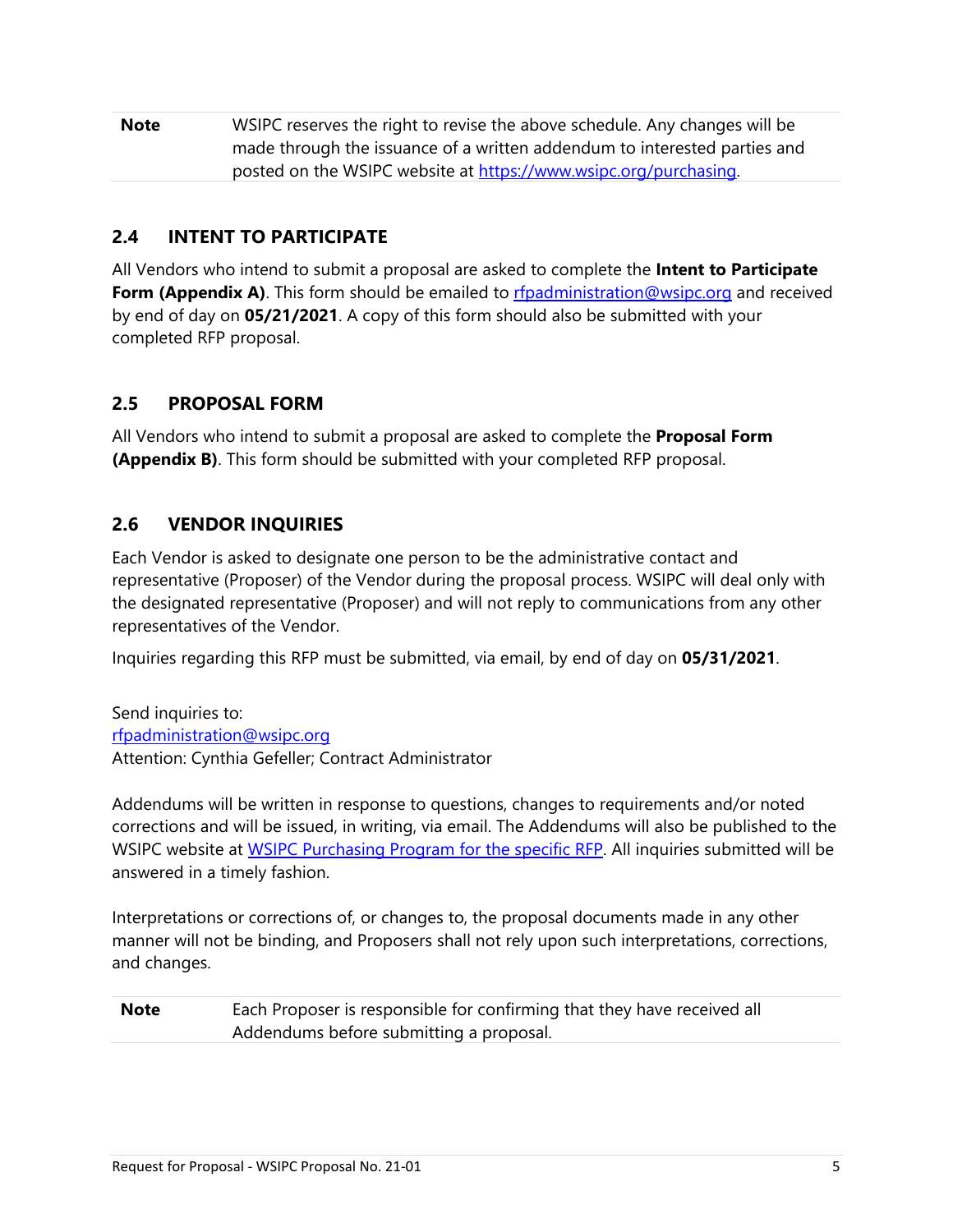## <span id="page-9-0"></span>**2.7 REQUEST FOR PROPOSAL SUBMITTAL INSTRUCTIONS**

All proposals are due **Monday**, **06/07/2021** no later than **3:00 PM** (Pacific Time). Proposals received after this time will be returned unopened.

Sealed proposal responses must contain one **original hard copy** (clearly marked as **ORIGINAL**) and an email copy, in zip format, containing an electronic version of all RFP bid proposal documents.

#### **Email proposal to:**

[rfpadministration@wsipc.org](mailto:rfpadministration@wsipc.org) Attention: Cynthia Gefeller; Contract Administrator

#### **Mail proposal to:**

**WSIPC** Attention: Cynthia Gefeller; Contract Administrator 2121 W. Casino Rd Everett, WA 90204

At **3:00 PM** (Pacific Time) on **Monday**, **06/07/2021**, WSIPC will open and identify submitted proposals at the address listed above.

WSIPC is a public entity, so all proposals are subject to public disclosure. WSIPC reserves the right to reject any or all proposals, and to waive any informalities or irregularities in the proposal or the process. No proposal may be withdrawn within 90 days of the date proposals are opened.

**Note** WSIPC reserves the right to cancel or re-issue this RFP at any time without obligation or liability.

## <span id="page-9-1"></span>**2.8 ACCEPTANCE OF PROPOSALS**

WSIPC intends (but is not bound) to award a contract to multiple qualified Vendors, provided the proposal has been submitted in accordance with the requirements of the RFP bid proposal documents.

Any proposal submitted which does not comply with the provisions and requirements of this RFP, is incomplete, ambiguous, or which contains errors, alterations, or irregularities of any kind may be rejected and disqualified at the discretion of WSIPC. WSIPC retains the right to waive any informality or irregularity in any proposal and to accept the proposal, which, in its judgment, are in its best interests whether or not they are the lowest cost.

All submissions/proposals will become the property of WSIPC; which will be retained by WSIPC and will not be returned to the bidding company. WSIPC agrees to keep all responses in strict confidence within the parameters of the WA Common Record Retention Schedule (CORE).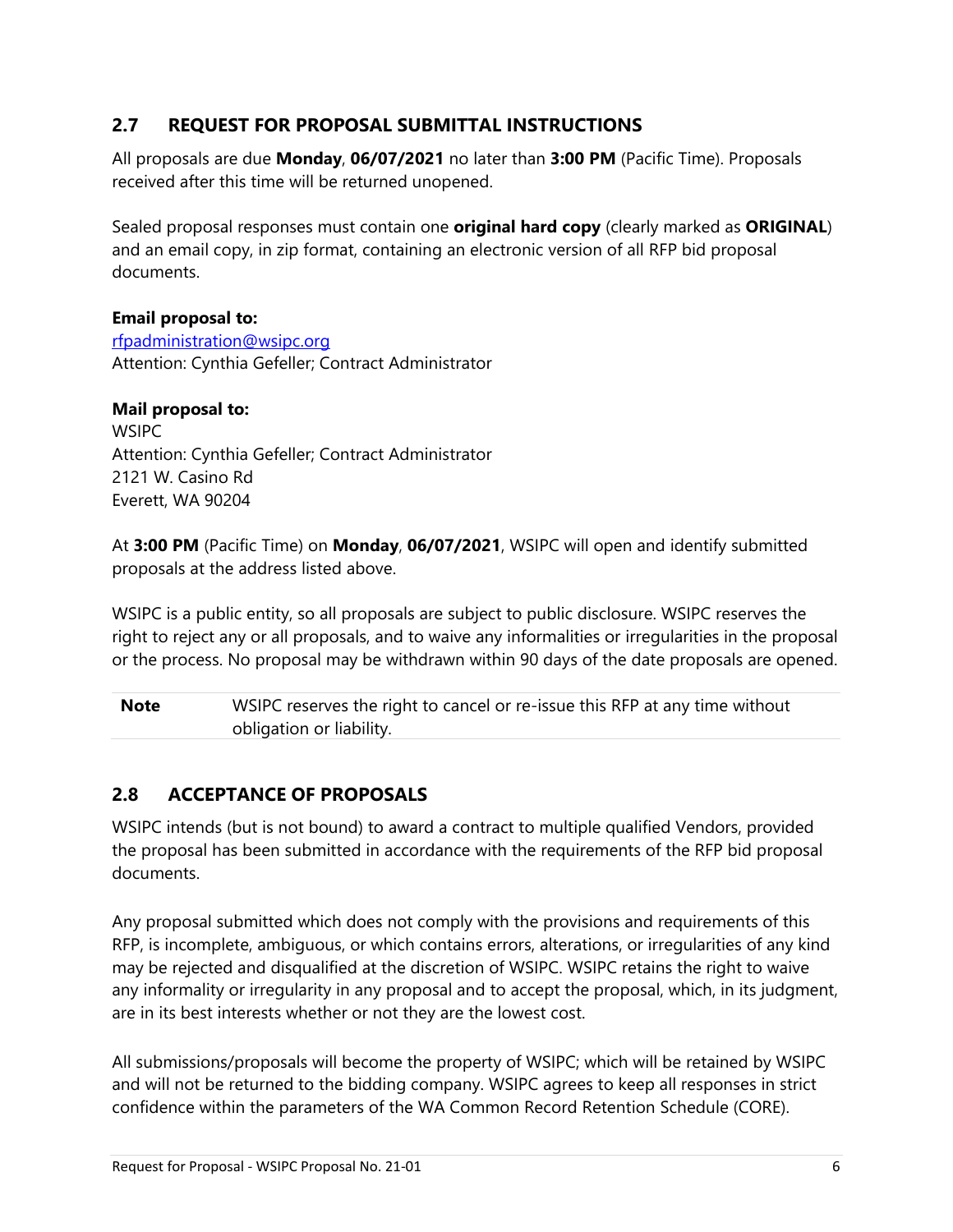All Proposers responding to the RFP shall be notified by email when WSIPC has received their proposal.

**Note** WSIPC recommends all Proposers review Attachment A and B prior to RFP submission.

## <span id="page-10-0"></span>**2.9 PROPOSAL PROTEST PROCEDURE**

A Proposer protesting for any reason the proposal documents or RFP procedure, or any other aspect arising from or relating in any way to the process shall cause a written protest to be filed with WSIPC within three (3) business days of the event that gives rise to the protest and, in any event, no later than three (3) business days after the date upon which proposals are opened.

The written protest shall include the name of the protesting Proposer, a detailed description of the specific factual and legal grounds for the protest, copies of all supporting documents, and the specific relief requested. The written protest shall be delivered to:

**WSIPC** Cynthia Gefeller; Contract Administrator 2121 W. Casino Road Everett, Washington 98204-1472 Attention: RFP No. 21-01

## <span id="page-10-1"></span>**2.10 PROPOSAL FORMAT AND SPECIFICATIONS**

Proposals must be organized so they are consistent with the defined format provided in this section of the RFP. Failure to follow the specified format, to label the responses correctly, or to address all of the subsections may, at WSIPC's sole discretion, result in the rejection of the proposal.

Proposers are asked to be brief and specific and to the point with their responses. Proposers should address questions precisely, clearly and directly to ensure ease of review on the part of the WSIPC evaluation team. WSIPC will not be responsible for attempting to find or interpret Proposers' answers.

The RFP is comprised of several documents:

**1. Request for Proposal - Includes Appendix A, B, and C**

A Word document that contains the narrative body of the RFP. Each narrative point is included to provide a broader perspective to the detail requirements. Please provide a brief response for each area specified in the RFP.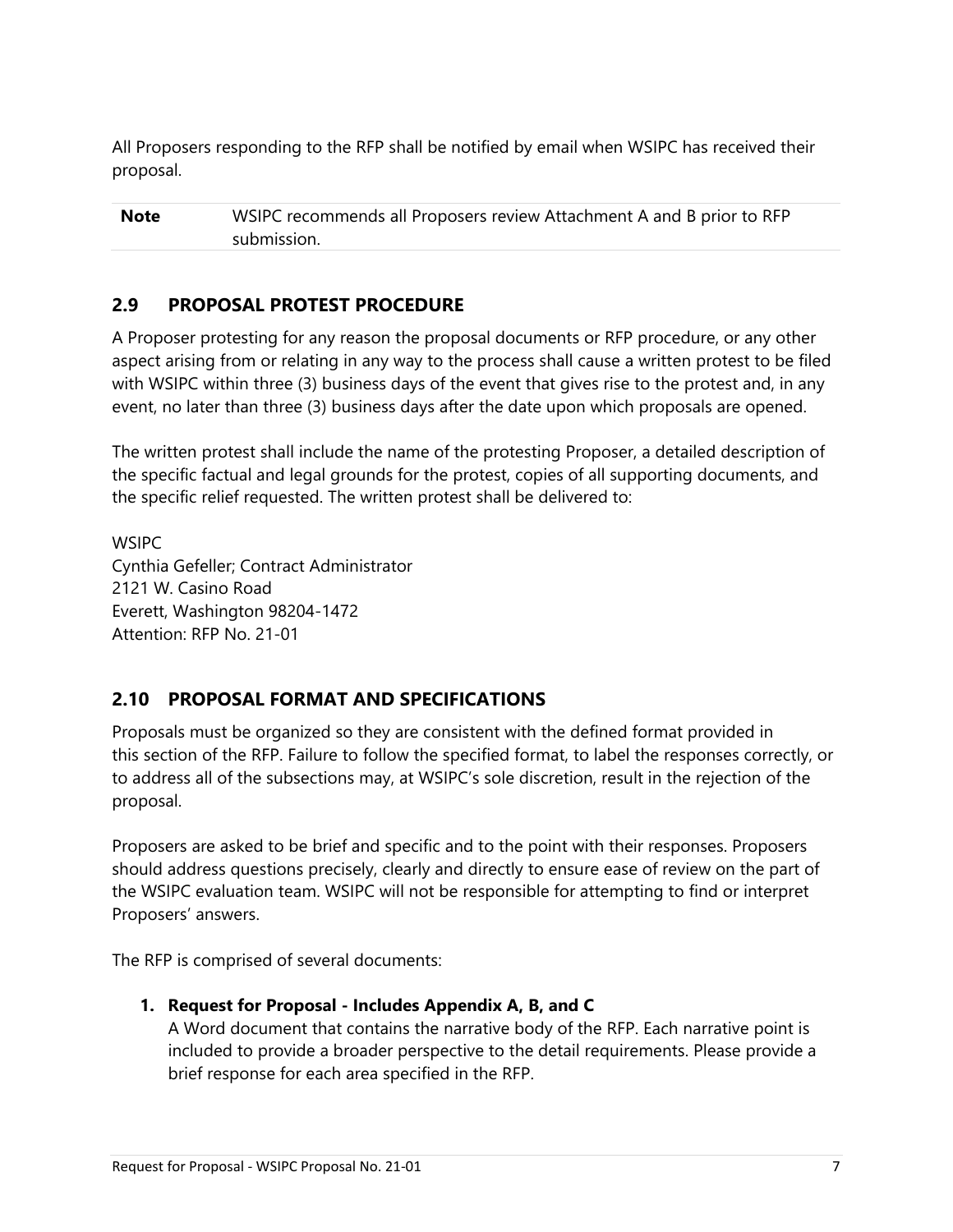#### **2. Product/Service Requirements - Appendix D**

Demonstrates the ability of the Proposer's solution to provide a full service offering to educational and public entities within the USA.

A Word document that contains a list of WSIPC's identified requirements broken down into functional areas. Please answer each requirement based on the proposed solution's ability to satisfy the respective requirement. If the requirement cannot be met and warrants further explanation, a brief explanation may be provided in the "Comments" column. The following scoring system will be used to evaluate each business requirement:

| <b>Response Code</b> | <b>Definition</b>                                                                                                                 |
|----------------------|-----------------------------------------------------------------------------------------------------------------------------------|
| Y—Yes                | Requirement is met.                                                                                                               |
| N—No                 | Requirement is not met.                                                                                                           |
| Q—Qualifier          | Ability to meet requirement requires further explanation from Vendor.<br>Please use the "Comment" column to provide more details. |

#### **3. Vendor Cost Proposal – Appendix E**

The Vendor Cost Proposal document outlines the ability of the Vendor to provide clear pricing and discount information on the products and/or services submitted in this proposal.

Discounts (percentage or dollar) must be based off of product and/or services MSRP. Vendors can show individual product discount pricing or the pricing discount can be by category.

Models that do not respond predictably to market fluctuations over time may be disqualified.

#### <span id="page-11-0"></span>**2.10.1 RFP Response Format**

Proposers are expected to structure their response to the RFP using the following format/layout:

- **Section 1 -** Intent To Participate (Appendix A)
- **Section 2 -** Proposal Form (Appendix B)
- **Section 3 -** Vendor Capabilities (Appendix C)
- **Section 4 -** Product/Service Requirements (Appendix D)
- **Section 5 -** Vendor Cost Proposal (Appendix E)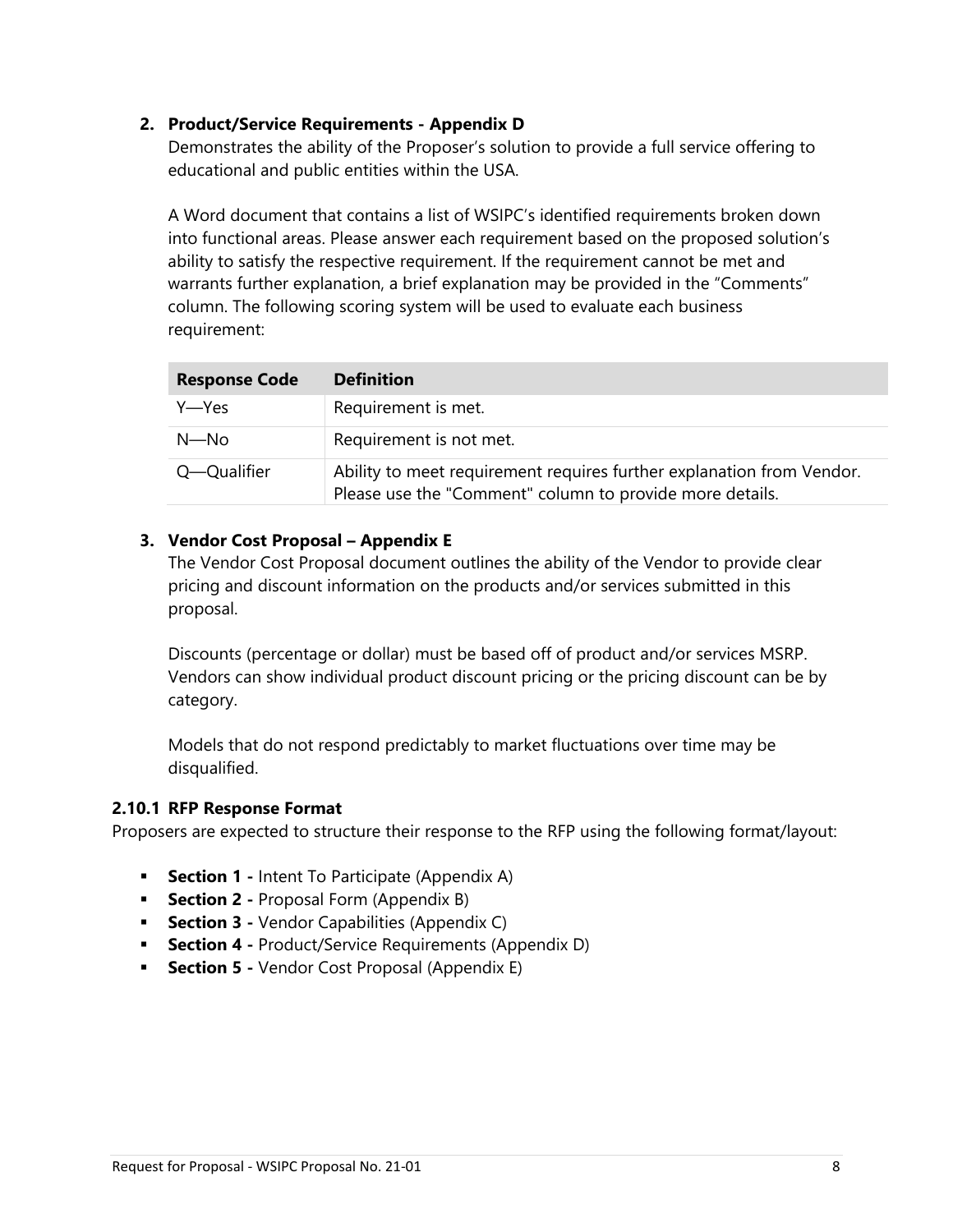- **Note** You do **not** need to complete and return the following forms at this time, as these will only be completed if and when you are awarded the bid contract:
	- Contract For The Purchase Of Goods and Services (Attachment A)
	- Standard Terms And Conditions Of WSIPC Purchasing Bid Contract (Attachment B)

## <span id="page-12-0"></span>**2.11 EVALUATION PROCESS**

WSIPC will establish an evaluation team to score and rank the RFP results. The evaluation process will be carried out by the WSIPC Contract Administrator. Following the RFP review/ranking, the qualified Proposers will be notified that they have been awarded the RFP bid contract. Upon selection and notification, each non-selected Proposer will be notified via email that they will not be awarded a bid contract in the RFP process.

The evaluation will consider a range of factors based on the criteria below. WSIPC will be the exclusive judge for the evaluation scoring of all proposals. To be considered, all proposals must be complete.

## <span id="page-12-1"></span>**2.12 EVALUATION CRITERIA**

- **Vendor Capabilities – (30%)**
- **Product/Service Requirements – (30%)**
- **Vendor Cost Proposal (40%)**

## <span id="page-12-2"></span>**2.13 GLOSSARY OF TERMS**

As used in this RFP, the terms set forth below are defined as follows:

| <b>Term</b>          | <b>Definition</b>                                                                                                                           |
|----------------------|---------------------------------------------------------------------------------------------------------------------------------------------|
| Addendum             | An addition to, deletion from, a material change in, or general interest<br>explanation of the Request for Proposal, Quote, or Information. |
| Appendix             | Documents attached to and incorporated as part of the RFP.                                                                                  |
| Exhibits             | Documents attached to and incorporated as part of the RFP.                                                                                  |
| Proposer             | An entity that submits a proposal in response to a Request for Proposal,<br>Quote, or Information.                                          |
| Proposal Due<br>Date | The date and time specified in the Request for Proposal, Quote, or<br>Information as the deadline for submitting proposals.                 |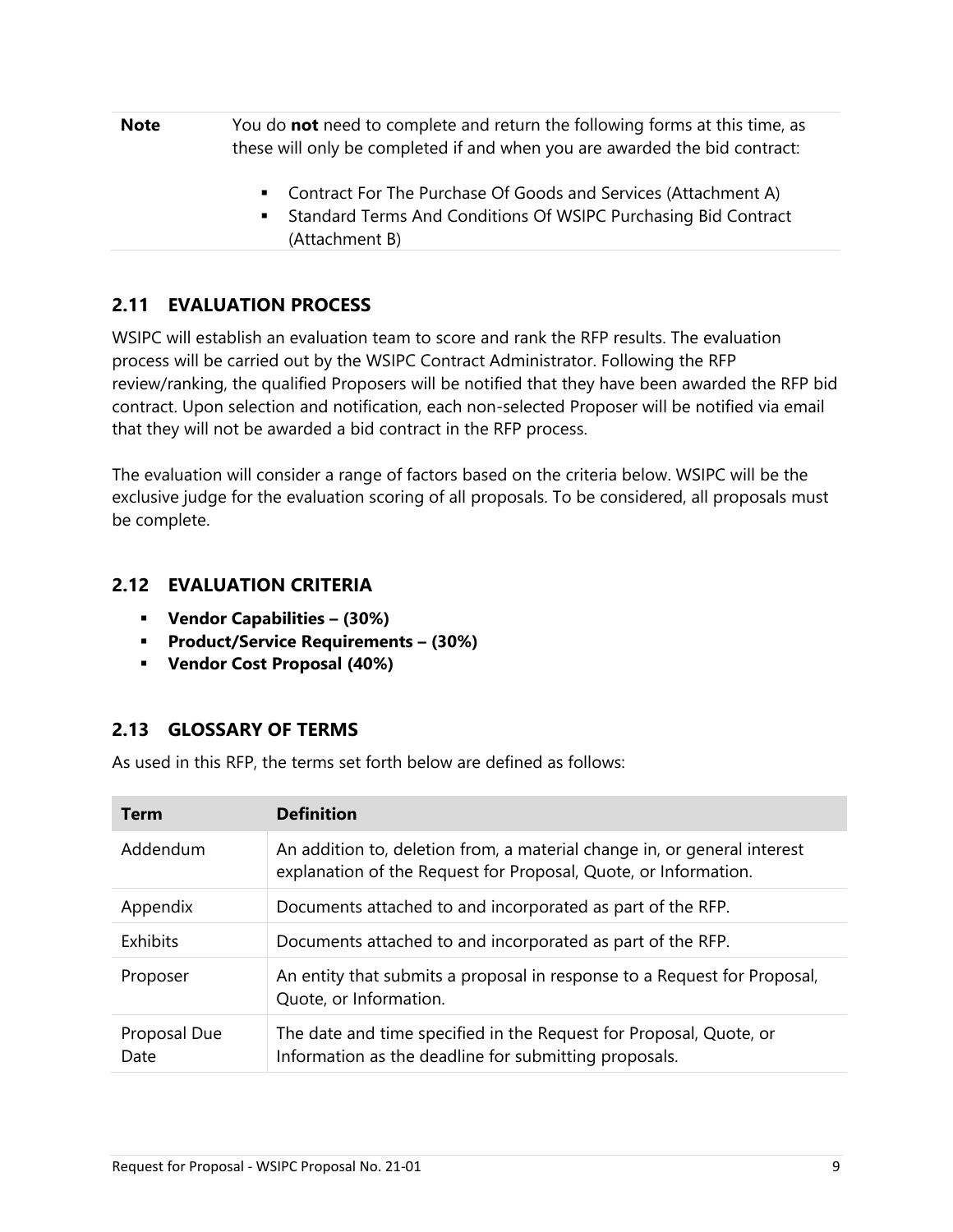| <b>Term</b>           | <b>Definition</b>                                                                                                                                                                                                                                                                                                                                                                                                                                                                                                                                                                                                                                                                    |
|-----------------------|--------------------------------------------------------------------------------------------------------------------------------------------------------------------------------------------------------------------------------------------------------------------------------------------------------------------------------------------------------------------------------------------------------------------------------------------------------------------------------------------------------------------------------------------------------------------------------------------------------------------------------------------------------------------------------------|
| RFP, RFI, RFQ         | A solicitation document to obtain written, competitive proposals to be<br>used as a basis for making an acquisition or entering into a contract.                                                                                                                                                                                                                                                                                                                                                                                                                                                                                                                                     |
| Eligible<br>Customers | For the purpose of a contract established under this RFP, RFQ, or RFI,<br>WSIPC's clients include OSPI, school districts, and ESDs in Washington<br>State; as well as other educational and public agencies, from any state,<br>that executes an Interlocal Agreement with WSIPC. Sales by the<br>manufacturers/Vendors to any of these entities using the pricing formulas<br>contained in the Vendor's accepted response are subject to the Contract<br>Usage Fees defined in the contract. Exceptions to this rule are categorized<br>as "Specified Proposal Exclusions" referenced in Attachment B 1.4 and<br>"Specified Interlocal Inclusions," referenced in Attachment B 1.5. |

## <span id="page-13-0"></span>**2.14 ADMINISTRATIVE REQUIREMENTS**

Vendors, Contractors, and Subcontractors shall comply with all management and administrative requirements established by Washington Administrative Code (WAC), the Revised Code of Washington State (RCW), any subsequent amendments or modifications, as applicable to providers licensed in Washington State, as well as any applicable program performance standards. ALL proposals submitted become the property of WSIPC. It is understood and agreed that the prospective Vendor claims no proprietary rights to the ideas and written materials contained in or attached to the RFP Bid proposal submitted. WSIPC has the right to reject or accept proprietary information.

## <span id="page-13-1"></span>**2.15 DIVERSITY IN EMPLOYMENT AND CONTRACTING REQUIREMENTS**

It is the policy of WSIPC to require equal opportunity in employment and services, subject to eligibility standards that may be required for a specific program. WSIPC is an equal opportunity employer and is committed to providing equal opportunity in employment and in access to the provision of all WSIPC services. This commitment applies regardless of race, color, religion, creed, sex, marital status, national origin, disability, age, veteran status, on-the-job injury, or sexual orientation. Decisions are made without consideration of these or any other factors that are prohibited by law.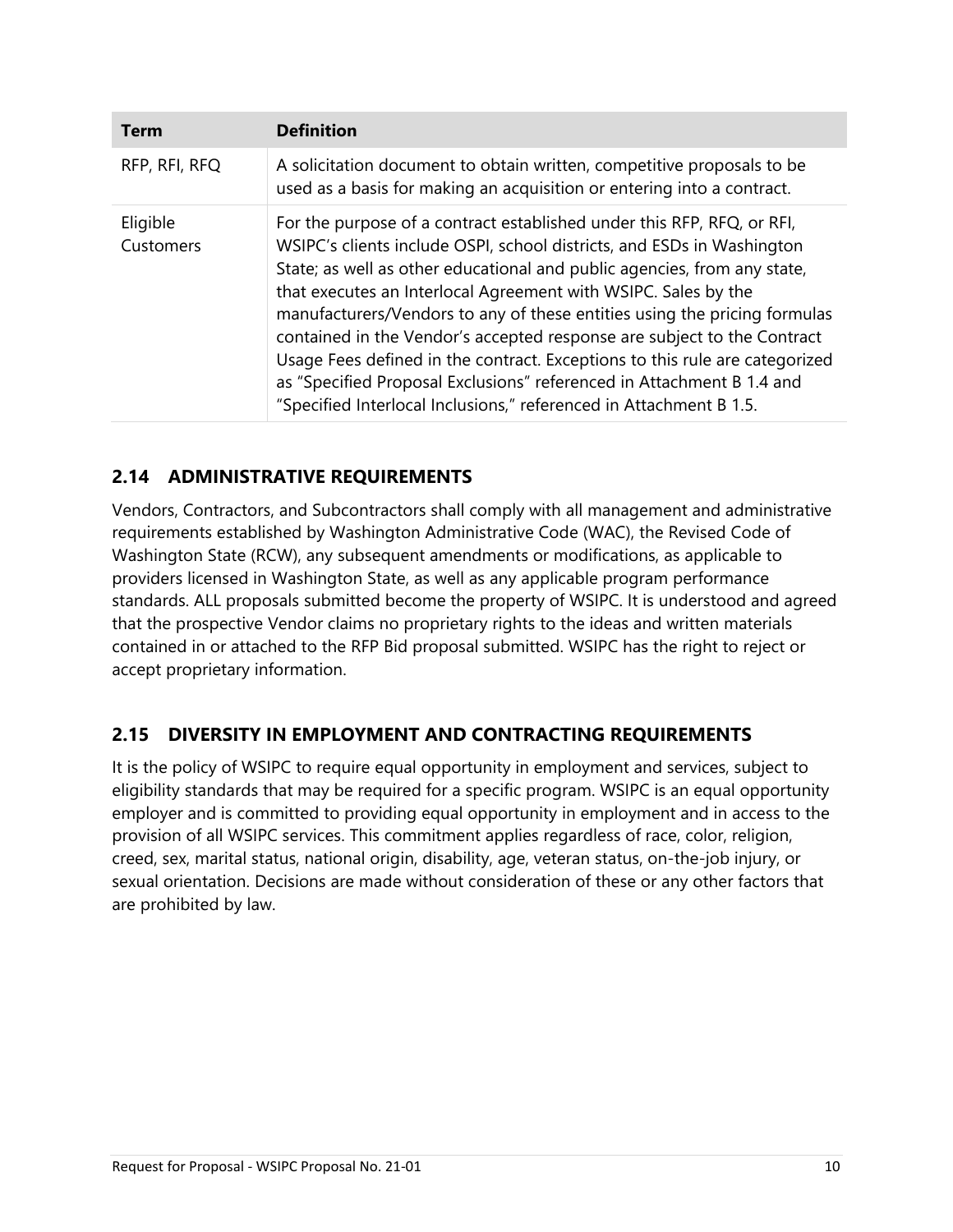## <span id="page-14-0"></span>**2.16 AMERICANS WITH DISABILITIES ACT**

WSIPC complies with the Americans with Disabilities Act (ADA). Proposers may contact the Contract Administrator to receive this RFP in an alternative format.

*WSIPC, and its Vendors, Contractors, and Subcontractors, must not discriminate in any programs or services based on sex, race, creed, religion, color, national origin, age, honorably discharged veteran or military status, sexual orientation, gender expression, gender identity, disability, or the use of a trained dog guide or service animal by a person with a disability, and must comply with state and federal nondiscrimination laws, including Section 504 of the Rehabilitation Act of 1973, Title IX of the Education Amendments of 1972, the Americans with Disabilities Act, and Title VI of the Civil Rights Act of 1964. Questions and complaints of alleged discrimination should be directed to the Equity and Civil Rights Director at 360-725-6162/TTY: 360-664-3631; or P.O. Box 47200, Olympia, WA 98504-7200; or [equity@k12.wa.us.](mailto:equity@k12.wa.us)*

## <span id="page-14-1"></span>**2.17 SMALL, MINORITY, AND WOMEN OWNED BUSINESS ENTERPRISES**

WSIPC encourages participation in small, minority owned, and women owned business enterprises.

## <span id="page-14-2"></span>**2.18 PREVAILING WAGE**

In accordance with Washington State RCW39.04.010, RCW39.12.010, RCW39.12.020, and WAC 296-127, Contractors and Subcontractors shall be required to pay workers the Prevailing Wage rates prescribed by the Washington State Department of Labor and Industries.

After award of proposal, the successful Contractor shall prepare and file all forms relating to bonding, insurance, prevailing wages, and any other requirements of public works contracts with WSIPC and the state within required timeliness. The Washington State Department of Labor and Industries current schedule of Prevailing Wage Rates can be found at:

Journey Level Prevailing Wage - [Journey Level Rates for Public Works Contracts \(wa.gov\)](https://secure.lni.wa.gov/wagelookup/) Apprentice Jobs Prevailing Wage - [Apprentice Wage Rates for Public Works Contracts](https://secure.lni.wa.gov/wagelookup/ApprenticeWageLookup.aspx)

This rate schedule applies to any work performed under this proposal and is part of the contract requirements.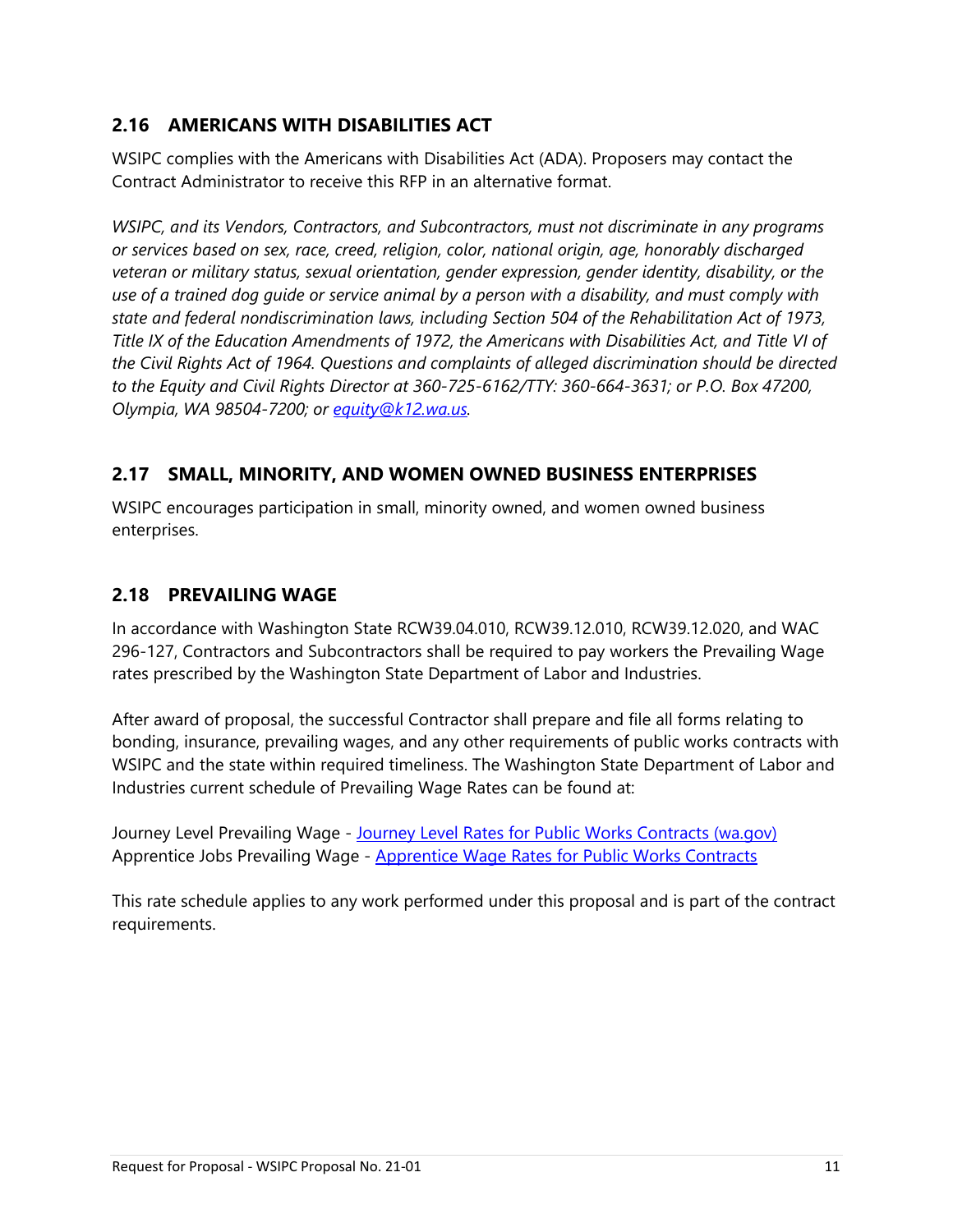## **SECTION 3 - RFP REQUIREMENTS**

<span id="page-15-0"></span>WSIPC is releasing this Request For Proposal (RFP) to establish relationships with one or more Vendors that will provide a K-12 educational and public sector focused solution(s) for hardware, software and/or technology product/services at the lowest possible price and highest value, while maintaining high product/service quality for this agency and its Cooperative members (school districts, educational service districts and eligible governmental agencies. The Vendor must also maintain competitive pricing in the face of ongoing changes in the marketplace over the life of the awarded contract.

The RFP bid contract will be awarded based on the Proposer's ability to meet the intent of this RFP and the specified requirements.

## <span id="page-15-1"></span>**3.1 INTENT TO PARTICIPATE (APPENDIX A)**

#### <span id="page-15-2"></span>**3.2 PROPOSAL FORM (APPENDIX B)**

The Proposer's response must include a *signed* copy of the Proposal Form.

#### <span id="page-15-3"></span>**3.3 VENDOR CAPABILITIES (APPENDIX C)**

#### <span id="page-15-4"></span>**3.3.1 Vendor Profile**

The Proposer must briefly describe their company in one page or less, including the company's experience providing the Vendor's products and/or services to a variety of organizations. In addition, the Proposer must provide the information listed below.

- **1. Name, Address, Email Address, and Telephone Number of the Legal Entity** Provide the name, address, and telephone (including toll free numbers) of the legal entity with whom WSIPC may execute any contract arising from this RFP.
- **2. Legal Status**

Describe the legal status of the Vendor, such as corporation or sole proprietor.

**3. Name, Address, Email Address, and Telephone Number of Principal Officer(s), Account Manager and the designated representative**

Furnish the name(s), address(s), email address(s), and telephone number(s) (including toll free numbers) of the principal officer(s) of the Proposer's company, proposed account manager and designated representative for any contract arising from this RFP.

**4. Is there any pending litigation against your company? If yes, explain fully**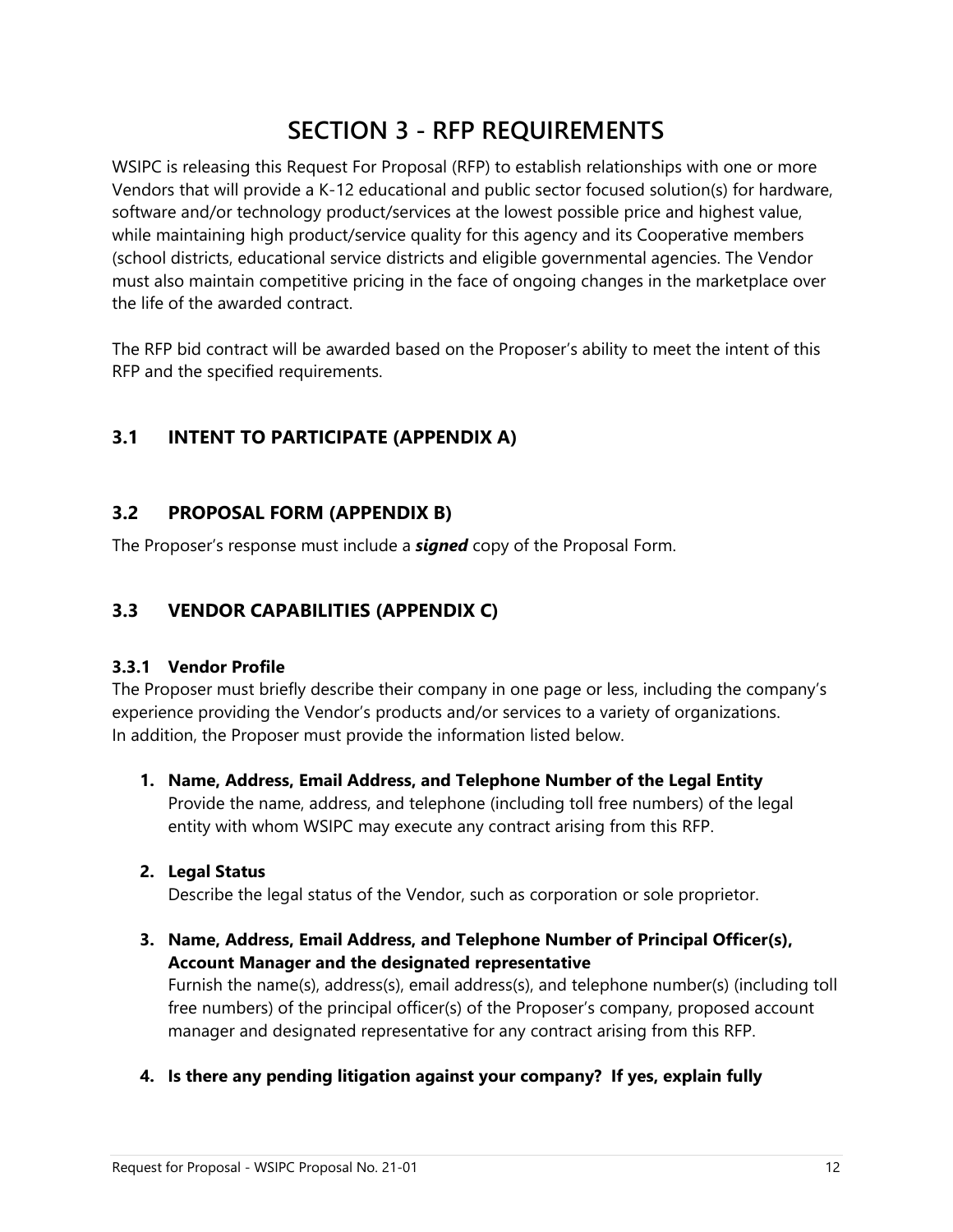#### **5. Has your company ever been or is now on the WA State debarred contractor list?**

#### <span id="page-16-0"></span>**3.3.2 Organizational Experience**

The Proposer must describe their experience in providing product and/or services. This includes their experience providing services to the K-12 educational and public sector. Each Proposer shall include evidence of minimum sales of \$500,000.00 in the last 18 months to educational and public sector customers.

#### <span id="page-16-1"></span>**3.3.3 Customer Base**

The Proposer must describe the demographics of the company's customer base.

#### <span id="page-16-2"></span>**3.3.4 Customer Support Model**

The Proposer must describe in detail their customer support model. To include, but not limited to, customer help/information response times, customer help/information access, account representative's role and the number of employees staffing customer support help desk.

#### <span id="page-16-3"></span>**3.3.5 References**

The Proposer must provide three (3) references from customers who have received product and/or services for more than three (3) years.

#### <span id="page-16-4"></span>**3.3.6 Brand Name**

The Proposer must state the brand name of the products they are offering in the proposal. Vendors that represent more than one brand are not required to submit a separate proposal for each brand name.

## <span id="page-16-5"></span>**3.3.7 Marketing Model**

The Proposer must describe the marketing model that will be used to market the proposed solution(s) to educational and/or public agencies.

## <span id="page-16-6"></span>**3.3.8 Ability to meet Delivery of Product or Service**

The Proposer agrees that all goods are to be shipped by Proposer, at no additional charge to Purchaser, FOB Destination. Where specific authority is granted to ship goods FOB shipping point, Vendor agrees to prepay all shipping charges, route as instructed or if instructions are not provided, route through the cheapest common carrier, and bill Purchaser as a separate item on the invoice for said charges. Proposer also agrees that Purchaser reserves the right to refuse COD shipments.

If delivery is not made in the quantities and at the times specified, Purchaser shall have the right, at its option, to cancel the entire order or that part of same that is not so delivered. If Purchaser accepts delayed delivery the time of payment shall be extended accordingly.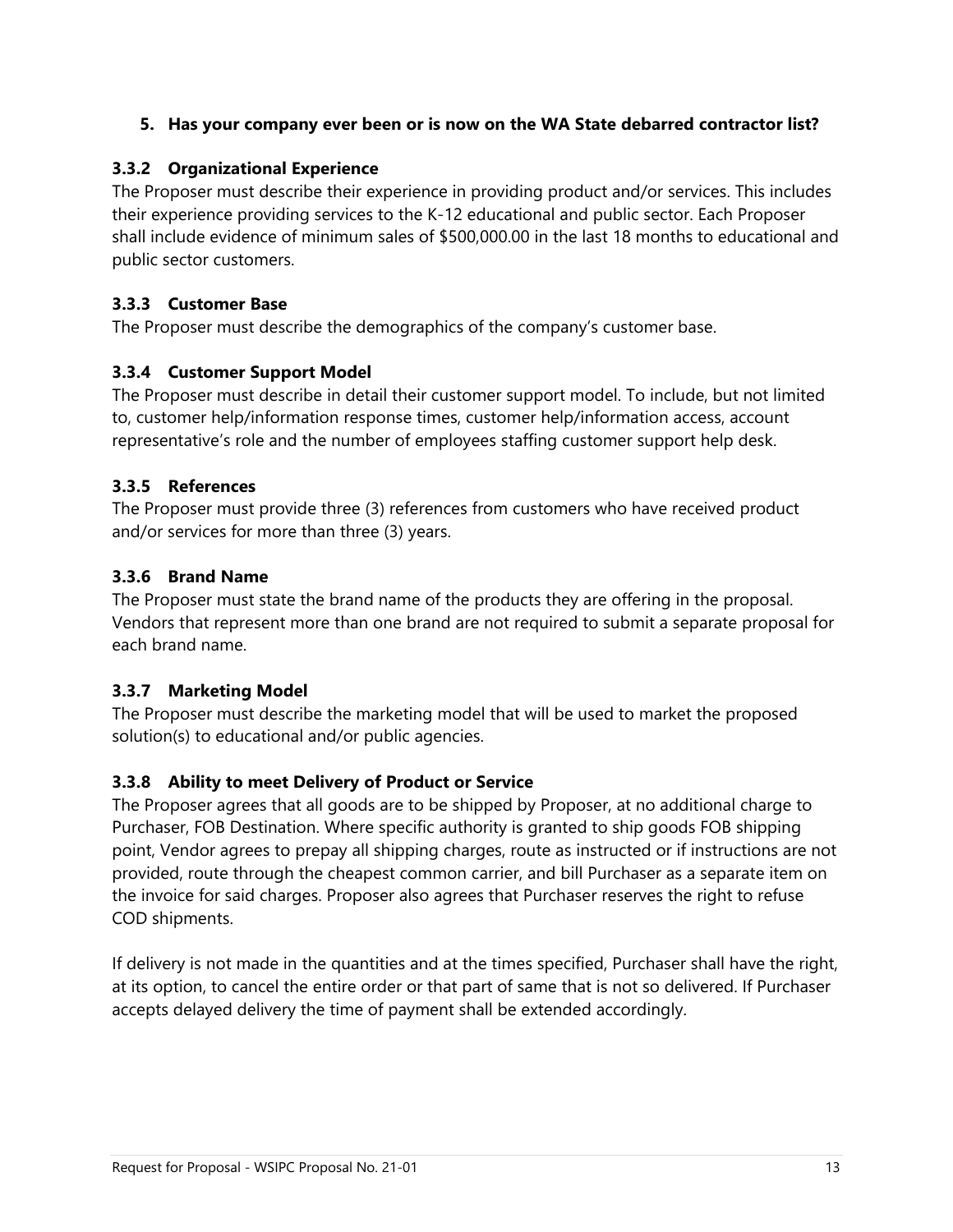#### <span id="page-17-0"></span>**3.3.9 Ability to Meet Delivery of Product or Service**

Proposer may charge eligible Purchasers for express shipping when requested by the eligible Purchaser. A packing list must be furnished with each shipment that includes the eligible Purchaser's name, purchase order number, contact number, quantity and other pertinent information.

#### <span id="page-17-1"></span>**3.3.10 Price Reduction Protection**

The Proposer must make a statement of agreement to the following:

If the quoted price is reduced between the time the quotation is provided to the customer and the time the Vendor's agent receives the customer's purchase order, the customer shall receive the benefit of the price reduction. All price reductions posted by the Vendor must be passed on to the customer. In no event shall the Vendor's agent hold customer orders in anticipation of a price reduction and then not pass on the price reduction to the customer.

#### <span id="page-17-2"></span>**3.3.11 Use of Third Party Vendors**

The Proposer must state whether third-party Vendors are, or are not, being used. If used, thirdparty Vendors must be listed in the Proposer's response. Changes in third-party participation in the Proposer's solution during the course of the contract must be reviewed with and approved by WSIPC.

#### <span id="page-17-3"></span>**3.3.12 Agent Re-seller Usage**

If Agent Re-sellers are proposed, the Proposer must describe what hardware or services they will provide, how they are certified, how they are contractually bound to the contract terms and conditions, and how their sales will be accurately tracked and reported.

#### <span id="page-17-4"></span>**3.3.13 Subcontractor Qualifications**

If Subcontractors are proposed, the Proposer must describe what services the Subcontractor will perform. The Proposer shall also assure that they will not assign or transfer any of its rights or obligations under the purchasing contract. The Proposer additionally assures that Subcontractors are in good standing with the Washington Department of Revenue and the Department of Labor and Industries.

#### <span id="page-17-5"></span>**3.3.14 Minimum Product Sales Volume**

The Proposer must demonstrate to WSIPC's satisfaction its ability to adequately manage the projected sales volume of this optional use contract. The Proposer's RFP response must state the Vendor's 2020 sales volume within the category established in this RFP.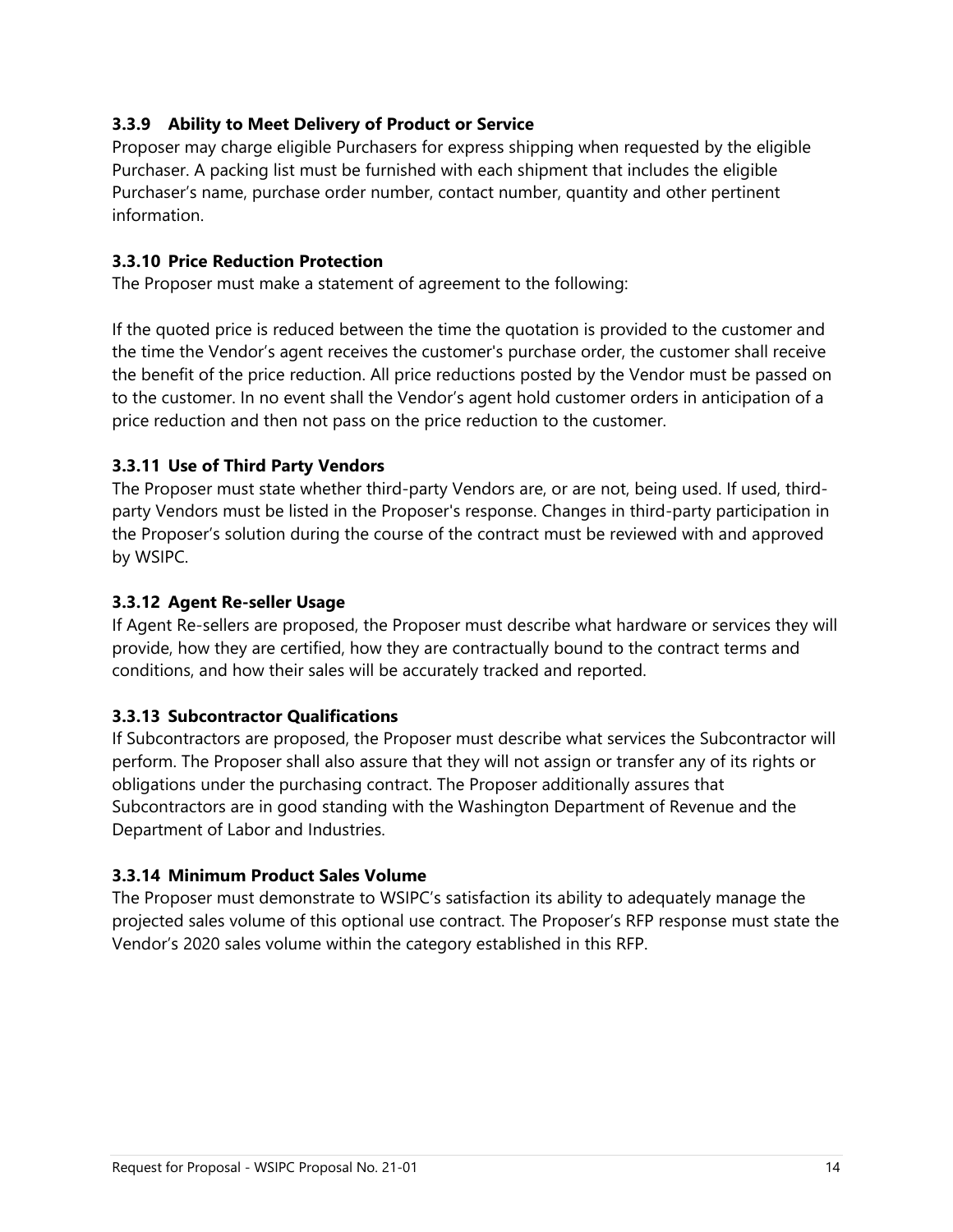#### <span id="page-18-0"></span>**3.3.15 Eligibility for Participation in Federal Programs**

The Proposer should provide the Vendor's System for Award Management (SAM) registration number as evidence of eligibility to participate in federal programs with its proposal. If the Vendor is not already registered for the SAM, it may do so at the System for Award Management website [\(https://www.sam.gov/SAM/\)](https://www.sam.gov/SAM/). The Proposer should assert that neither the Vendor, nor any of its Subcontractors, have been debarred or suspended, or proposed for debarment or suspension. The Proposer asserts that the Vendor is in compliance with all other Washington State Public Works Requirements.

#### <span id="page-18-1"></span>**3.3.16 Prior Contract Performance**

If the Vendor has had a contract terminated for default during the past five years, the Proposer must describe all such incidents. Termination for default is defined as notice to stop performance due to the Vendor's non-performance or poor performance and the issue was either: (a) not litigated; or (b) litigated and such litigation determined the Vendor to be in default.

Submit full details of all terminations for default experienced by the Vendor in the past five years including the other party's name, address, and telephone number. Present the Vendor's position on the matter. WSIPC will evaluate the facts and may, at its sole discretion, reject the Proposers proposal if the facts discovered indicate that completion of a contract resulting from this RFP may be jeopardized by selection of the Vendor.

## <span id="page-18-2"></span>**3.4 PRODUCT/SERVICE REQUIREMENTS (APPENDIX D)**

The proposed solution should include the basic functions required for a computer software, licenses and services solution as indicated in the RFP description. Vendors are responsible for reviewing the list of requirements and indicating if their product and/or service supports those requirements.

## <span id="page-18-3"></span>**3.4.1 General Requirements**

#### **3.4.1.1 Product/ Service Usage**

The product and/or service is used by educational and public sector entities and the company has an active Washington State user community.

#### **3.4.1.2 Documentation**

Describe access to operational, instructional, and/or specification sheets. It is highly desirable that this type of information be available to customers electronically via the internet (preferred) or other electronic means of delivery.

#### **3.4.1.3 Shipping Costs**

All costs for shipping to the buyer's location, must be clearly stated on price lists and promotional materials, and must be clearly described in the Proposer's response to this RFP.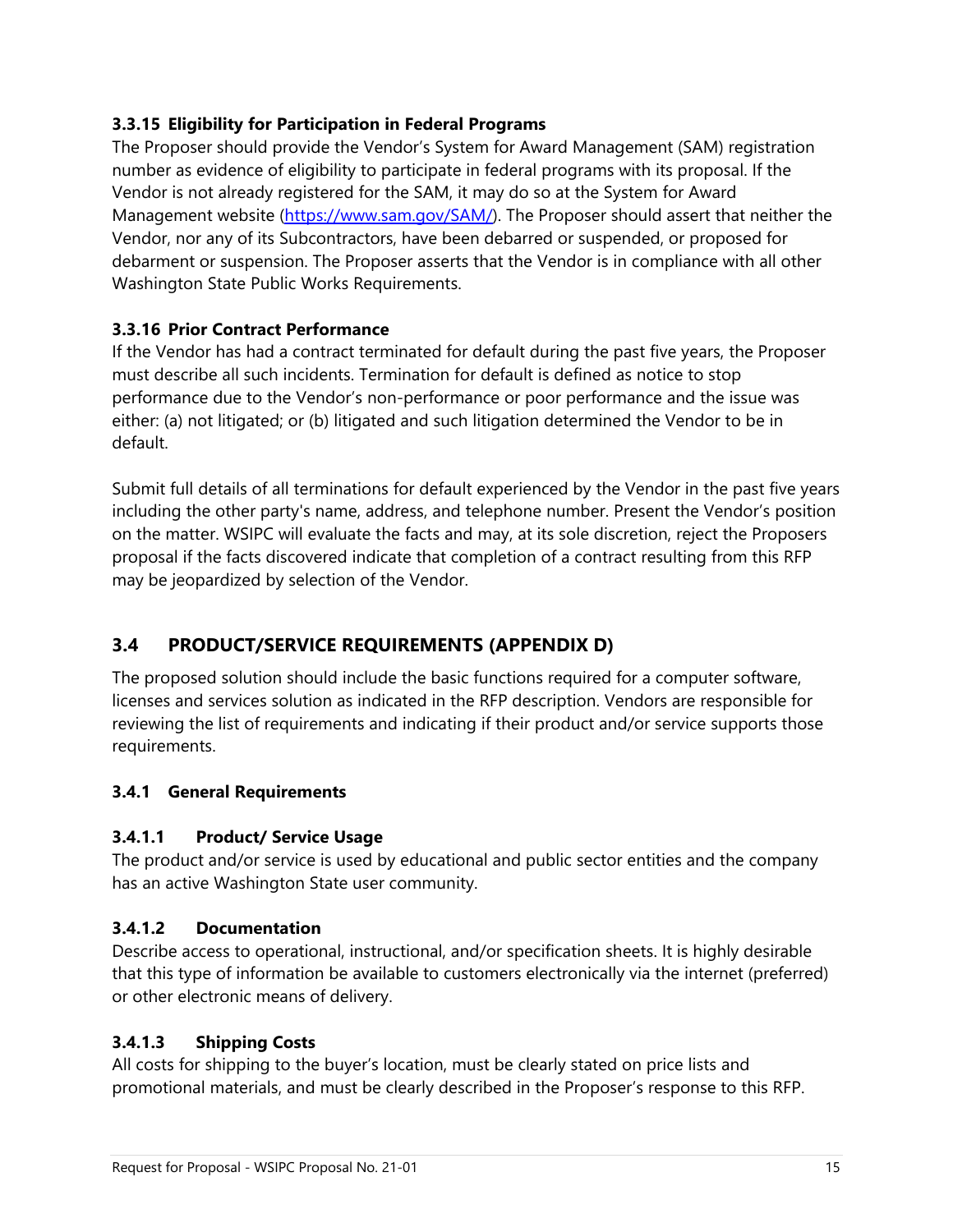#### **3.4.1.4 Vendor Website**

<span id="page-19-0"></span>The Proposer must have an active website with published product and/or service information.

## **3.5 VENDOR COST PROPOSAL (APPENDIX E)**

The Proposer must provide the Vendor's cost proposal for this RFP by submitting their own document.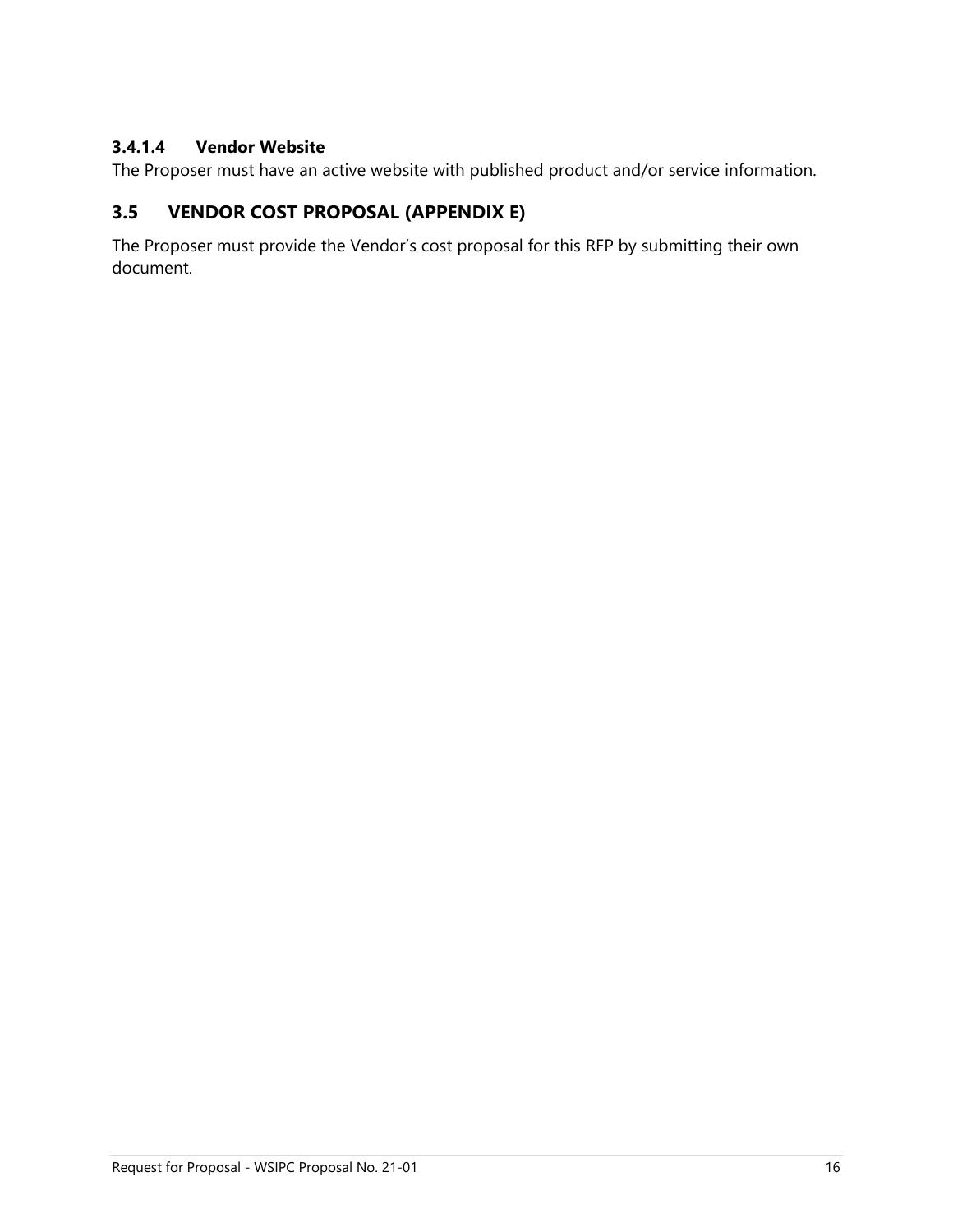## **APPENDIX A - INTENT TO PARTICIPATE**

## <span id="page-20-0"></span>**WSIPC RFP 21-01 Computer Software, Licenses and Services**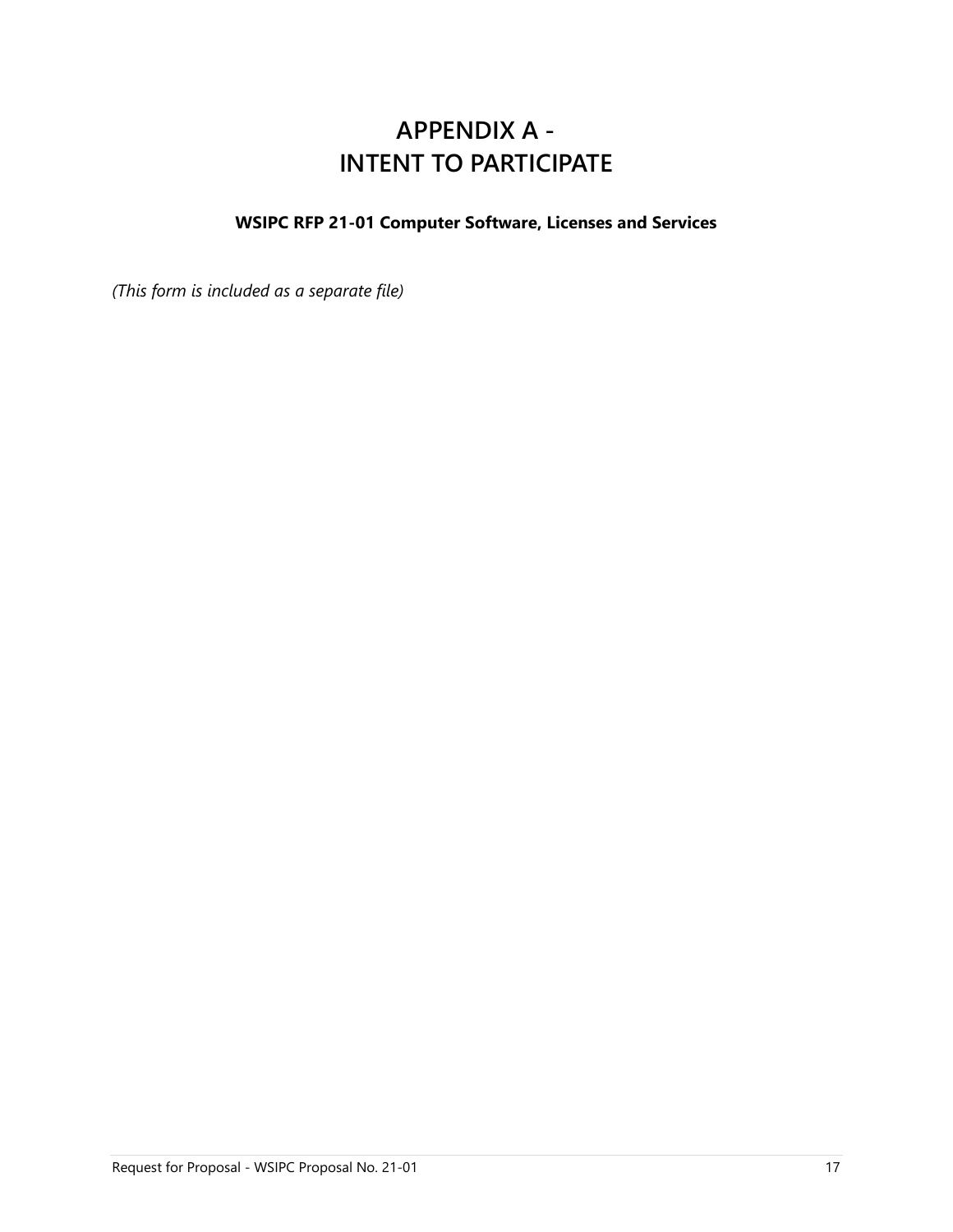## **APPENDIX B - PROPOSAL FORM**

## <span id="page-21-0"></span>**WSIPC RFP 21-01 Computer Software, Licenses and Services**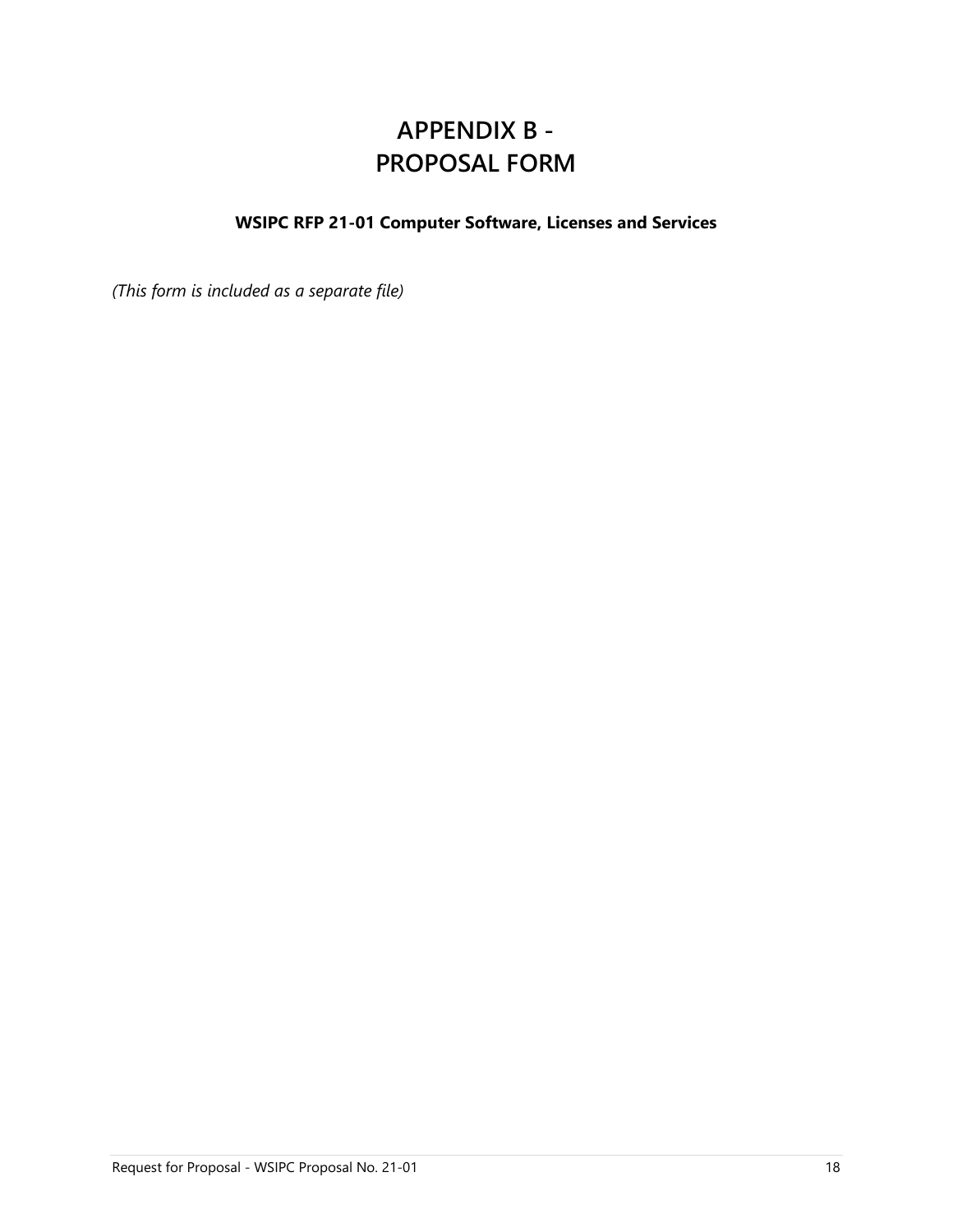## **APPENDIX C - VENDOR CAPABILITIES**

## <span id="page-22-0"></span>**WSIPC RFP 21-01 Computer Software, Licenses and Services**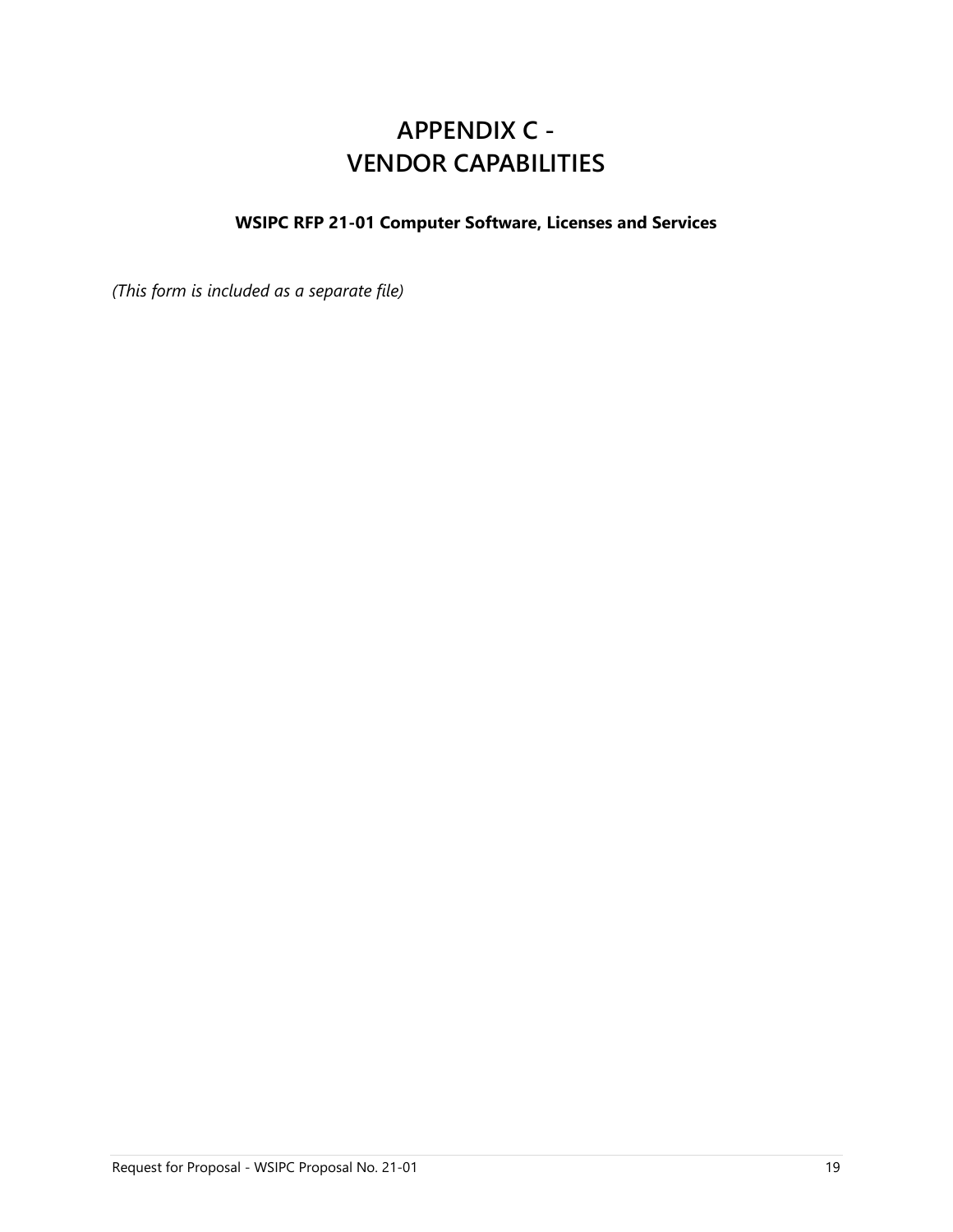## **APPENDIX D - PRODUCT/SERVICE REQUIREMENTS**

## <span id="page-23-0"></span>**WSIPC RFP 21-01 Computer Software, Licenses and Services**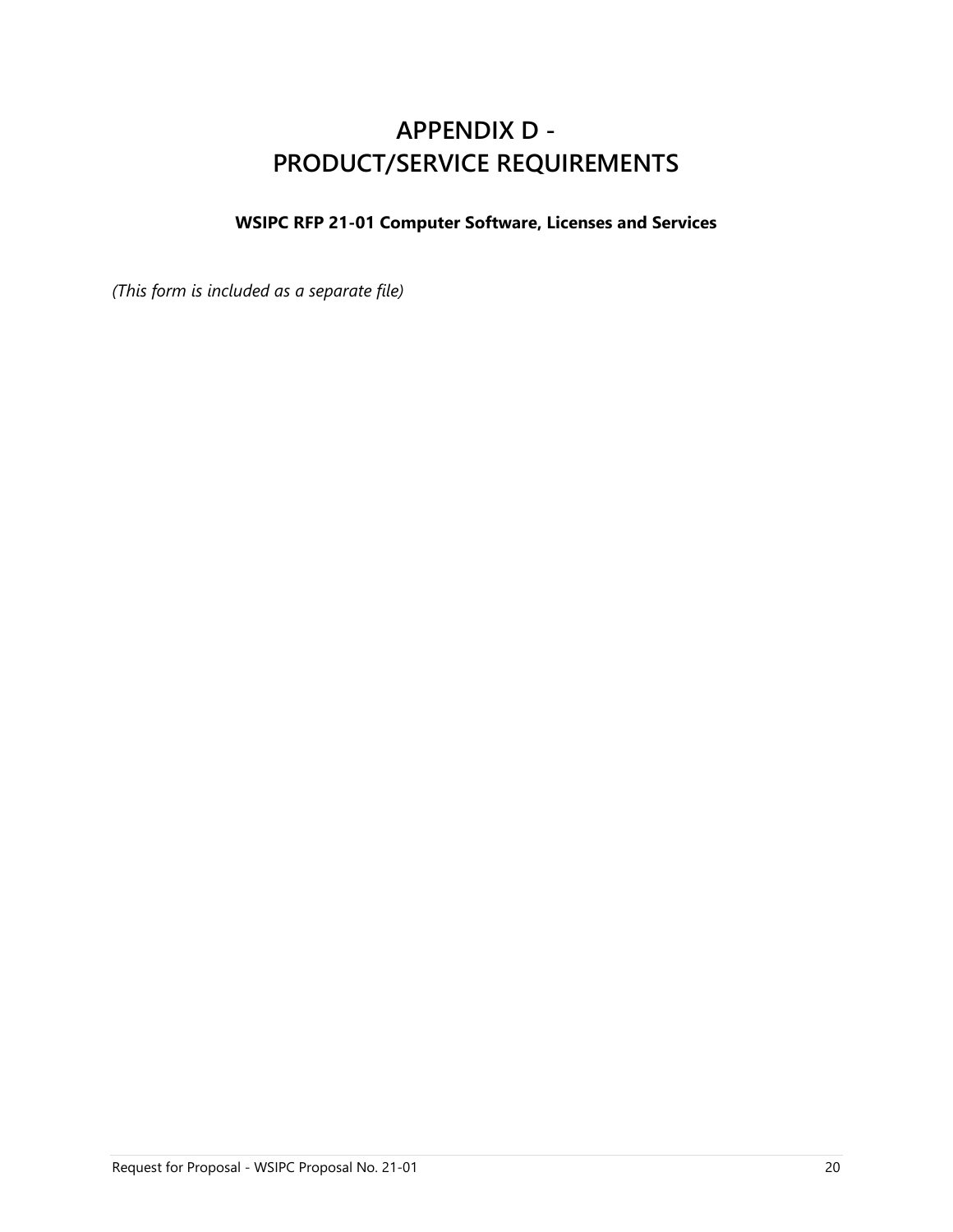## **APPENDIX E - VENDOR COST PROPOSAL**

#### **WSIPC RFP 21-01 Computer Software, Licenses and Services**

<span id="page-24-0"></span>The Proposer must provide the Vendor's Cost Proposal for this RFP by submitting their own document.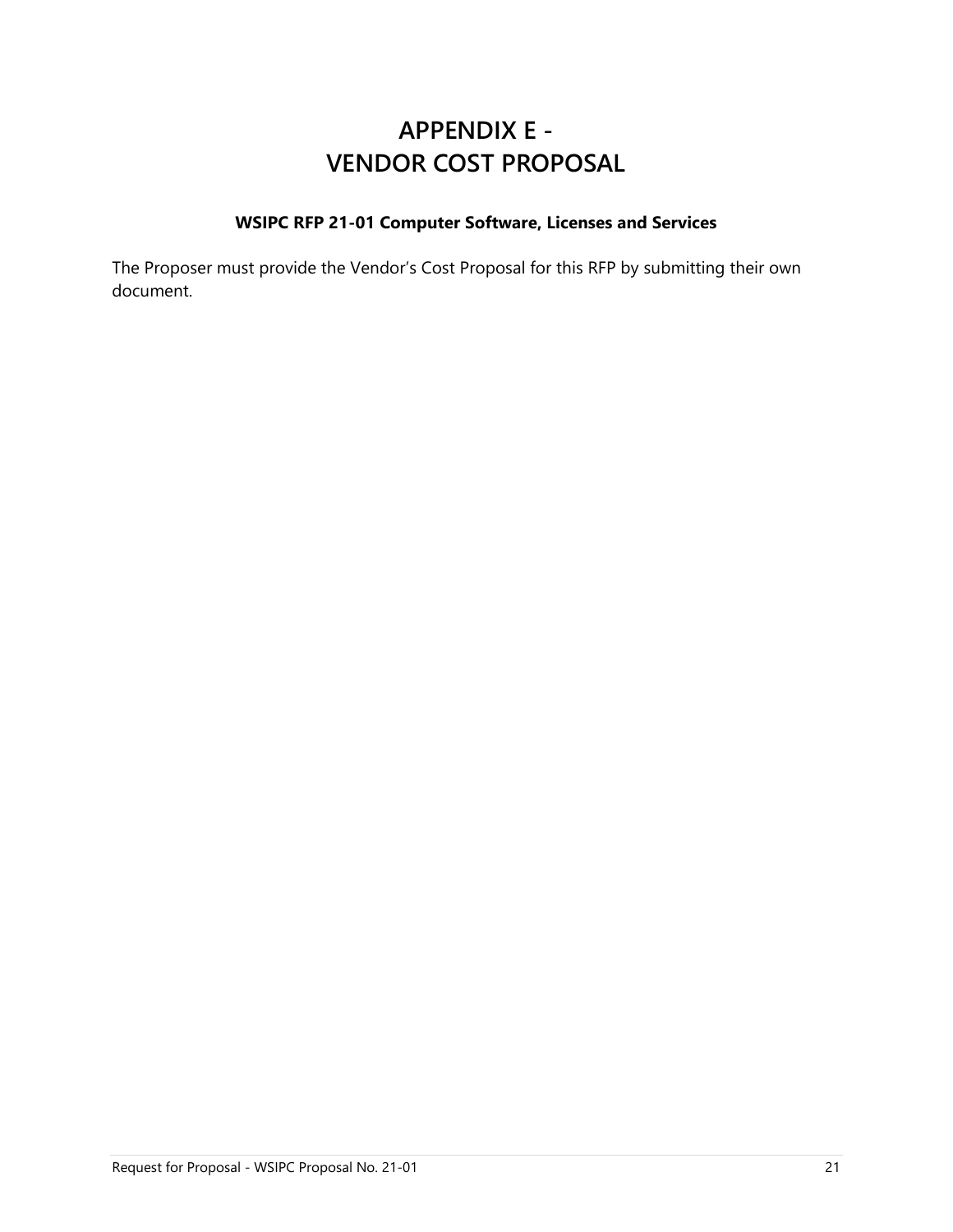## <span id="page-25-0"></span>**ATTACHMENT A (For Reference) - CONTRACT FOR THE PURCHASE OF GOODS AND SERVICES BETWEEN WSIPC AND [VENDOR NAME]**

#### **WSIPC RFP 21-01 Computer Software, Licenses and Services**

Attachment A is included for your reference only. Completion of Attachment A will occur if and when you are awarded the bid contract.

*(An example of the document is included in a separate file)*